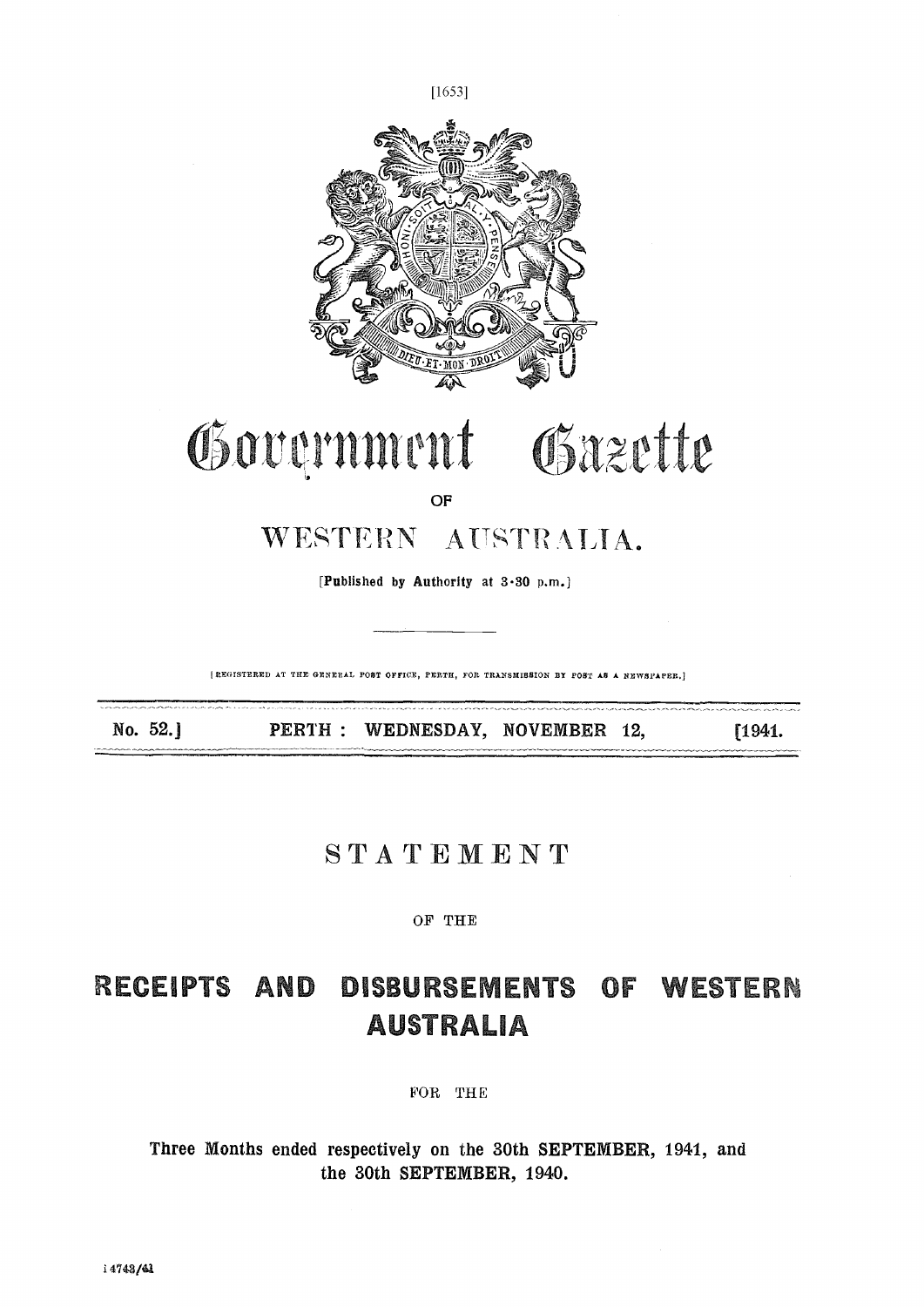# COMPARATIVE STATEMENT of the REVENUE of the GOVERNMENT of WEST ERN AUSTRALIA for the THREE MONTHS ended respectively on th 30th SEPTEMBER, 1941, and the 30th SEPTEMBER, 1940.

|                                                                                                                              |               |                                                         |                       |                       |                      |                       |                                      |          |                      | Three Months ended:                   |                |                       |
|------------------------------------------------------------------------------------------------------------------------------|---------------|---------------------------------------------------------|-----------------------|-----------------------|----------------------|-----------------------|--------------------------------------|----------|----------------------|---------------------------------------|----------------|-----------------------|
|                                                                                                                              |               | Head of Service.                                        |                       |                       |                      |                       | 30th Sept., 1941.                    |          |                      | 30th Sept., 1940.                     |                |                       |
|                                                                                                                              |               | GOVERNMENTAL.                                           |                       |                       |                      |                       | £                                    | s. d.    |                      | £                                     | s. d.          |                       |
| Land Tax                                                                                                                     |               | Taxation.<br>$\ddotsc$                                  | $\cdots$              |                       |                      |                       | 23,883                               | 3 10     |                      | 27,247                                | 7              | 7                     |
| Income Tax<br>Dividend Duty                                                                                                  | $\ddotsc$     | $\ddotsc$                                               | $\cdots$              | $\cdots$              | $\cdots$             | $\cdots$              | 389,903 10                           |          | - 1                  | 230,105 13                            |                | 1                     |
| Gold Mining Profits Tax                                                                                                      |               | $\ddotsc$                                               | $\cdots$<br>$\cdots$  | <br>$\cdots$          | <br>                 | $\cdots$<br>          | 19 18<br>1,568 12                    |          | -1<br>$\bf{0}$       | 14 0<br>6,509 17                      |                | 0<br>4                |
| Financial Emergency Tax<br>Totalisator Tax                                                                                   |               | $\ldots$                                                | $\cdots$<br>$\cdots$  | $\cdots$<br>$\cdots$  | <br>                 | $\ddots$<br>$\cdots$  | 11,159 18<br>$11,219$ 3              |          | 8<br>7               | 166,047<br>$10,037$ 16                | - 9            | 6<br>4                |
| Stamp Duty                                                                                                                   | $\cdots$      | $\cdots$                                                | $\cdots$              | $\cdots$              |                      | $\cdots$              | 71,224 11                            |          | 9                    | 67.560 0                              |                | 1                     |
| Probate Duty<br>Entertainment Tax                                                                                            | $\ddotsc$     | $\ddotsc$<br>$\cdots$                                   | $\ddotsc$<br>$\cdots$ | $\cdots$<br>$\cdots$  | $\cdots$<br>$\cdots$ | $\ddotsc$<br>$\cdots$ | 56,510<br>24,383                     | - 9<br>6 | 5<br>6               | 40,967<br>22,368 16                   | - 5            | 4<br>$\boldsymbol{2}$ |
| Licenses                                                                                                                     | $\cdots$      |                                                         |                       |                       |                      | $\cdots$              | 20,697                               | $\bf{4}$ | 8                    | 23,782                                | $\overline{4}$ | 4                     |
|                                                                                                                              |               | Total, Taxation                                         |                       |                       | $\cdots$             | $\cdots$              | 610,569 18                           |          | 7                    | 594,640 9 9                           |                |                       |
|                                                                                                                              |               | Territorial.                                            |                       |                       |                      |                       |                                      |          |                      |                                       |                |                       |
| Land Revenue<br>Mining Revenue                                                                                               | $\cdots$      | $\ddotsc$                                               |                       |                       | <br>$\cdots$         | $\cdots$<br>          | 42,269 19 3<br>7,131 11 10           |          |                      | 46,670 13<br>6,996                    | 8              | 2<br>9                |
| Timber<br>$\dddotsc$                                                                                                         | $\ldots$      | $\ddotsc$                                               | $\cdots$              |                       |                      | $\cdots$              | 38,563 5                             |          | 0                    | 38,533                                | $2^{\circ}$    | -9                    |
|                                                                                                                              |               | Total, Territorial                                      |                       |                       |                      |                       | 87,964 16 1                          |          |                      | 92,200 4 8                            |                |                       |
| Law Courts<br>Departmental Reimbursements, Fees and other Ser-                                                               | $\cdots$      | $\cdots$                                                |                       | $\cdots$              |                      | $\cdots$              | 18,510 8                             |          | - 6                  | 19,700 3 3                            |                |                       |
| $vicees$<br>Royal Mint                                                                                                       | <br>$\ddotsc$ |                                                         | $\ldots$              |                       | <br>                 | $\cdots$<br>$\cdots$  | 186,659 10 6<br>14,496 13 11         |          |                      | 188,461 14<br>$9,022 \quad 5 \quad 2$ |                | 3                     |
|                                                                                                                              |               |                                                         |                       |                       |                      |                       | 219,666 12 11                        |          |                      | 217,184 2 8                           |                |                       |
|                                                                                                                              |               | COMMONWEALTH.                                           |                       |                       |                      |                       |                                      |          |                      |                                       |                |                       |
| States Grants Act<br>Interest Contributions                                                                                  |               | $\ddotsc$                                               | $\cdots$<br>$\ddotsc$ | <br>                  | <br>                 | $\cdots$<br>          | $162,500 \quad 0 \quad 0$<br>118,359 | $\bf{0}$ | $\bf{0}$             | 148,750 0 0<br>118,359                |                | $0\quad 0$            |
|                                                                                                                              |               | Total, Commonwealth                                     |                       |                       |                      |                       | 280,859                              | $\bf{0}$ | $\bf{0}$             | 267,109 0 0                           |                |                       |
|                                                                                                                              |               | Grand Total, Governmental                               |                       |                       |                      |                       | 1,199,060                            | 7        | 7                    | 1,171,133 17 1                        |                |                       |
|                                                                                                                              |               | PUBLIC UTILITIES.                                       |                       |                       |                      |                       |                                      |          |                      |                                       |                |                       |
| Fremantle Harbour Trust                                                                                                      |               |                                                         | $\cdots$              | $\ddotsc$             |                      |                       | $26,000 \quad 0$                     |          | $\bf{0}$             | $30,000 \quad 0$                      |                | $\bf{0}$              |
| Goldfields Water Supply<br>Kalgoorlie Abattoirs                                                                              |               | $\ddotsc$                                               | $\cdots$<br>$\cdots$  | $\ddotsc$<br>$\cdots$ | <br>                 | $\cdots$<br>$\cdots$  | 52,284 4<br>1,533 17                 |          | $\overline{4}$<br>0  | 55,359 6<br>1,523 13                  |                | 2<br>9                |
| Metropolitan Abattoirs and Saleyards                                                                                         |               |                                                         |                       |                       | $\ddotsc$            | $\cdots$              | 14,943 12                            |          | 3                    | 13,744 18                             |                | 4                     |
| Metropolitan Water Supply, Sewerage, and Drainage<br>Other Hydraulic Undertakings                                            |               |                                                         |                       |                       |                      |                       | 152,310<br>13,459 0                  | $\bf{0}$ | 9<br>7               | 136,194 15<br>11,412                  | 3              | 3<br>1                |
| Railways                                                                                                                     |               |                                                         |                       | .                     |                      |                       | 1,001,404 11 10                      |          |                      | 867,973 11                            |                | $\bf{0}$              |
| Tramways<br><b>State Ferries</b>                                                                                             |               |                                                         | .                     |                       |                      | $\cdots$              | 95,028 11                            |          | 5                    | 80,067                                | 1              | 9                     |
| Electricity Supply                                                                                                           |               | <br>                                                    | <br>                  | .<br>                 | <br>                 | <br>                  | 2,191 3<br>125,693 18                |          | 2<br>3               | 1,875<br>110,043                      | 2<br>3         | 9<br>$\bf{0}$         |
| State Batteries                                                                                                              | $\cdots$      |                                                         |                       |                       |                      | $\cdots$              | 19,386 8                             |          | $\bf{0}$             | 28,981                                | 7              | 5                     |
| Cave Houses, etc.                                                                                                            |               |                                                         |                       |                       |                      |                       | 1,732 11                             |          | 3                    | 1,948                                 | 8              | 8                     |
|                                                                                                                              |               | Total, Public Utilities                                 |                       |                       |                      |                       | 1,505,967 18 10                      |          |                      | 1,339,123 11 2                        |                |                       |
| State Trading Concerns-<br>Balance transferred from State Trading Concerns<br>Recoup of Departmental Charges, Interest, etc. |               |                                                         |                       |                       |                      |                       | $12,500$ 0<br>3,918 12               |          | $\bf{0}$<br>$\bf{0}$ | $1,000 \quad 0$<br>591 15             |                | $\bf{0}$<br>8         |
|                                                                                                                              |               | Total, State Trading Concerns                           |                       |                       |                      | $\cdots$              | 16,418 12                            |          | $\bf{0}$             | 1,591 15 8                            |                |                       |
|                                                                                                                              |               | Total, Public Utilities and State Trad-<br>ing Concerns |                       |                       | .                    | $\ddotsc$             | 1,522,386 10 10                      |          |                      | 1,340,715                             |                | 6 10                  |
|                                                                                                                              |               | Grand Total                                             |                       |                       |                      | $\cdots$              | 2,721,446 18 5                       |          |                      | 2,511,849                             |                | 3 11                  |

### REVENUE.

The Treasury, Perth, 6th October, 1941.

A. J. REID, J. C. WILLCOCK, Under Treasurer, Treasurei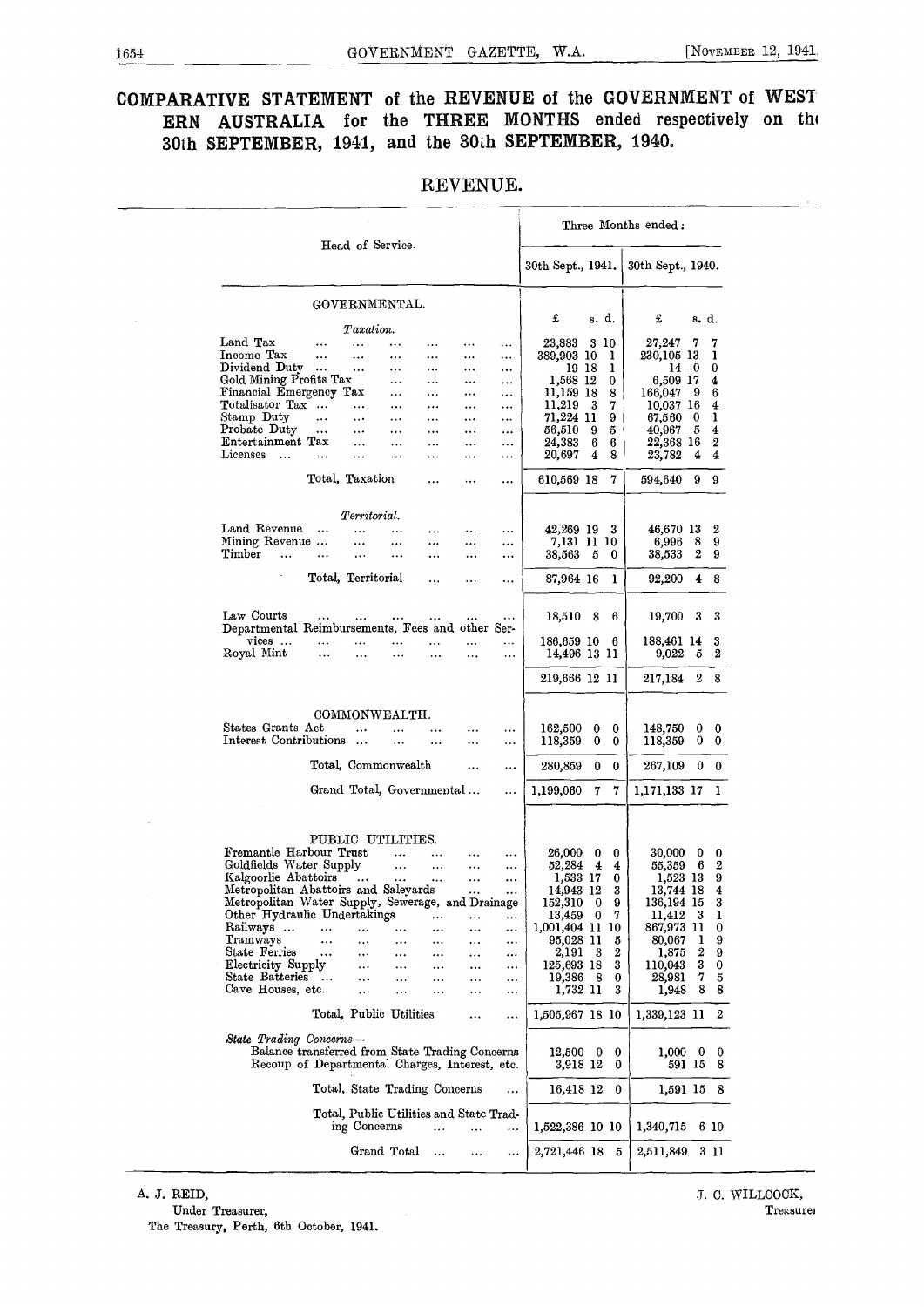# COMPARATIVE STATEMENT of the EXPENDITURE of the GOVERNMENT of WESTERN AUSTRALIA for the THREE MONTHS ended respectively on the 30th September, 1941, and the 30th September, 1940.

|                                                                                        | Heads of Service.                       |                                            |                       |                        |                       |                       |                      |                  | Three Months ended:     |                      |                       |
|----------------------------------------------------------------------------------------|-----------------------------------------|--------------------------------------------|-----------------------|------------------------|-----------------------|-----------------------|----------------------|------------------|-------------------------|----------------------|-----------------------|
|                                                                                        |                                         |                                            |                       |                        |                       | 30th Sept., 1941.     |                      |                  | 30th Sept., 1940.       |                      |                       |
| Special Acts-                                                                          |                                         |                                            |                       |                        |                       | £                     | s. d.                |                  | £                       |                      | s. d.                 |
| Constitution Acts                                                                      |                                         | contract of the state.                     |                       |                        | $\cdots$              | 4,243                 | 6                    | 6                | 4,275                   | $\bf{0}$             | - 0                   |
| Loan Acts—Interest and Sinking Fund                                                    |                                         |                                            |                       |                        |                       | 1,030,845             | $\bf{0}$             | 2                | $1,022,007$ 18 11       |                      |                       |
| Annuities                                                                              | <b>Contract</b><br>$\cdots$             | $\cdots$                                   | $\sim 100$            | $\cdots$               | $\ddotsc$             |                       | 62 10                | 0                |                         | 62 10                | 0                     |
| Auditor General                                                                        | $\dots$                                 | $\ldots$                                   | $\bar{\mathcal{A}}$   | $\ddotsc$              | $\cdots$              | 250                   | $\bf{0}$             | 0                | 250                     | $\bf{0}$             | 0                     |
| Commissioner of Railways                                                               |                                         |                                            | $\sim$ $\sim$ $\sim$  | $\ldots$               | $\cdots$              | 500<br>1,137 10       | $\bf{0}$             | 0<br>0           | 500<br>925              | $\bf{0}$<br>$\bf{0}$ | 0<br>0                |
| Court of Arbitration<br>Dairy Cattle Compensation Act                                  |                                         | <b>Contract Contract</b>                   | $\sim$ 100 $\pm$      | $\ldots$<br>$\sim 100$ | $\ldots$<br>$\cdots$  | 241                   | 1                    | 0                | 275                     | - 8                  | 3                     |
| Fire Brigades Act—Contribution                                                         |                                         |                                            |                       | $\sim$                 | $\ldots$              | 4,217                 | 8                    | 7                | 4,213 12                |                      | ı                     |
| Forests Act—Conservator of Forests                                                     |                                         |                                            |                       | $\ldots$               | $\ddotsc$             | Cr.                   | 20 19                | 4                | 325                     | - 0                  | $\bf{0}$              |
| Forests Act-Transfer from Revenue                                                      |                                         |                                            |                       | $\ddotsc$              | $\cdots$              | 13,883 10             |                      | 4                | 13,929 18               |                      | ı                     |
| Judges' Pensions                                                                       |                                         |                                            | $\ldots$              | $\ldots$               | $\cdots$              | 249 19                |                      | 0                | 249 19                  |                      | 0                     |
| Parliamentary Allowances                                                               |                                         |                                            | $\cdots$              |                        | $\cdots$              | 11,858 16<br>4,644 16 |                      | 1<br>0           | 12,115<br>4,605 10      | -4                   | 2<br>9                |
| Mine Workers' Relief Fund<br>Native Affairs Administration Act                         |                                         |                                            | $\sim 100$ km $^{-1}$ | $\cdots$<br>$\cdots$   | $\cdots$              | 10,000                | $\bf{0}$             | $\bf{0}$         | 10,000                  | $\bf{0}$             | 0                     |
| Pensions and Retiring Allowances                                                       |                                         |                                            |                       | $\ddotsc$              | $\cdots$<br>$\ddotsc$ | 35,440                | 6                    | 5                | 33,748 19               |                      | 3                     |
| Profiteering Prevention Act                                                            |                                         |                                            | $\sim 100$ km $^{-1}$ | $\cdots$               | $\cdots$              | 334                   | $\overline{4}$       | 8                | 358 15                  |                      | 4                     |
| Public Service Commissioner                                                            |                                         |                                            | $\sim 100$            | $\cdots$               | $\cdots$              | 287 11                |                      | 0                | 287 11                  |                      | 0                     |
| Royal Mint                                                                             |                                         |                                            | $\ldots$              | $\ldots$               | $\cdots$              | 9,000                 | $\bf{0}$             | $\bf{0}$         | 7,100                   | $\bf{0}$             | 0                     |
| Stipendiary Magistrates                                                                |                                         |                                            | $\sim 100$            | $\sim$                 | $\cdots$              | 1,198                 | 9                    | 1                | 1,466                   | 7                    | 8<br>ı                |
| Superannuation and Family Benefits Act<br>The Agent General Act                        |                                         |                                            |                       |                        | $\cdots$              | 15,668 14<br>375      | $\bf{0}$             | 3<br>$\bf{0}$    | 7,960 17                |                      |                       |
| University of Western Australia                                                        |                                         |                                            |                       | $\ddotsc$              | $\cdots$<br>$\cdots$  | 8,675                 | 0                    | 0                | 8,675                   | $\bf{0}$             | -0                    |
|                                                                                        | Total                                   |                                            |                       | $\cdots$               | $\cdots$              | 1,153,092             | 3                    | 9                | 1,133,332 11            |                      | 7                     |
| Legislative Council                                                                    | $\ddotsc$                               | .                                          |                       | $\ddotsc$              | $\ddotsc$             | 388 11                | $\bf{0}$             |                  | 378 17                  |                      | 3                     |
| Legislative Assembly                                                                   |                                         | $\cdots$                                   | $\cdots$              | $\ddotsc$              | $\cdots$              | 732                   | 8 11                 |                  | 780 16                  |                      | 4                     |
| Joint House Committee                                                                  |                                         | $\cdots$                                   | $\cdots$              | $\cdots$               | $\cdots$              | 1,165 15              |                      | 6                | 1,116 18                |                      | 4                     |
| Joint Printing Committee                                                               |                                         | $\cdots$                                   | $\cdots$              | .                      | $\ddotsc$             | 1,675 12              |                      | 0                | 1,211 16                |                      | 8                     |
| Joint Library Committee                                                                |                                         | $\ddotsc$                                  | $\cdots$              |                        |                       | 85                    | 2                    | $\bf{0}$         | 84                      | $\overline{7}$       | 9                     |
| Premier—                                                                               |                                         |                                            |                       |                        |                       |                       |                      |                  |                         |                      |                       |
| Premier's Department                                                                   |                                         | $\cdots$                                   | $\ldots$              | $\cdots$               | $\ddotsc$             | 3,798                 | $\frac{4}{3}$<br>- 5 |                  | 4,408                   | - 7                  | 9                     |
| Governor's Establishment                                                               |                                         |                                            | $\cdots$              | $\cdots$               | $\cdots$              | 599 12                |                      | $\boldsymbol{2}$ | 496 15                  |                      | 3                     |
| London Agency                                                                          |                                         |                                            | $\cdots$              | $\cdots$               |                       | 3,229 10              |                      | 3                | 3,228 10                |                      | 0                     |
| Public Service Commissioner                                                            |                                         |                                            | $\cdots$              | $\cdots$               |                       | 256                   | - 3                  | 7                | 381                     | 6                    | 9                     |
| Government Motor Car Service                                                           |                                         |                                            |                       | $\cdots$               | $\cdots$              | 1,671 13              |                      | 8                | Cr.491                  | 1                    | 3                     |
| Printing                                                                               | $\ldots$ .<br><b>Sales Control</b>      | $\mathbf{r}$ , $\mathbf{r}$ , $\mathbf{r}$ | $\sim$ $\sim$         | $\cdots$               | $\cdots$              | 17,526<br>950 14      | 6 10                 | 4                | 17,548<br>1,230 15      | - 0                  | 2<br>$\tilde{\sigma}$ |
| Tourist and Publicity Bureau<br>Literary and Scientific Grants                         |                                         |                                            | $\ddotsc$<br>$\ldots$ | $\cdots$               | $\cdots$              | 2,750                 | $\bf{0}$             | 0                | 2,750                   | $\bf{0}$             | 0                     |
|                                                                                        |                                         |                                            |                       | $\cdots$               | $\cdots$              |                       |                      |                  |                         |                      |                       |
|                                                                                        | $Total \dots$                           | $\cdots$                                   | $\cdots$              | $\cdots$               |                       | 30,782                | - 5                  | 3                | 29,552 14               |                      | -1                    |
|                                                                                        |                                         |                                            |                       |                        |                       |                       |                      |                  |                         |                      |                       |
| ${\it Treasury}$                                                                       |                                         |                                            |                       |                        |                       |                       |                      |                  |                         |                      |                       |
| Treasury                                                                               | $\ldots$<br>$\ddotsc$                   | $\ddotsc$                                  |                       |                        |                       | 7,519 19<br>3,945     | - 5                  | 5<br>5           | 7,125 13<br>4,009 4     |                      | 3<br>8                |
| Audit<br>Compassionate Allowances                                                      | $\ldots$<br>$\mathbf{r}$ , $\mathbf{r}$ | $\ldots$                                   | $\cdots$<br>$\cdots$  | $\cdots$<br>.          | $\ddotsc$             | 1,337 14              |                      | 8                | 385 19                  |                      | 0                     |
| Government Stores                                                                      |                                         | $\cdots$                                   |                       | .                      | $\cdots$<br>$\ddotsc$ | 4,436                 | $\bf{0}$             | 7                | 4,514 19                |                      | 6                     |
| Taxation                                                                               | $\sim 100$<br>$\cdots$                  | $\cdots$                                   | $\ddotsc$             | $\ddot{\phantom{a}}$   | ç.,                   | 11,551                | 2                    | 5                | 8,538 1                 |                      | 6                     |
| Superannuation Board                                                                   |                                         | $\ddotsc$                                  |                       | .                      | .                     | 554 12                |                      | 8                | 309 10                  |                      | 4                     |
| Miscellaneous Services                                                                 |                                         | $\ddotsc$                                  |                       |                        |                       | 200,997               | 4                    | $\boldsymbol{2}$ | $190,910$ 15 6          |                      |                       |
|                                                                                        | Total                                   | .                                          |                       |                        |                       | 230,341 19            |                      | 4                | 215,794                 | 3                    | 9                     |
| Minister for Forests-                                                                  |                                         |                                            |                       |                        |                       |                       |                      |                  |                         |                      |                       |
| Forests                                                                                | $\cdots$<br>$\ldots$                    |                                            |                       |                        |                       |                       | 6,952 10 10          |                  | 6,845 4 9               |                      |                       |
| Minister for Public Works, Water Supplies and Em-<br>$p$ loyment—                      |                                         |                                            |                       |                        |                       |                       |                      |                  |                         |                      |                       |
| Public Works and Buildings                                                             |                                         |                                            | $\cdots$              | $\cdots$               | $\cdots$              | 31,996 11             |                      | 5                | 32,670 3                |                      | 7                     |
| Town Planning                                                                          | $\sim 100$                              | $\sim 100$                                 | $\cdots$              | $\sim$ .               | $\ldots$              | 398 16                | 4                    |                  | 383                     | 1                    | 3                     |
| Unemployed Relief and State Labour Bureau                                              |                                         |                                            |                       |                        |                       | 4,528 18 11           |                      |                  | 17,396                  | 7                    | 3                     |
|                                                                                        | $\mathrm{Total}$ $\ldots$               | $\cdots$                                   |                       |                        | $\cdots$              | 36,924 6              |                      | 8                | 50,449 12               |                      | $\mathbf{I}$          |
| Minister for Lands-<br>Lands and Surveys<br>Rural Relief and Farmers' Debts Adjustment |                                         | $\rightarrow$ $\rightarrow$                | $\ldots$              | $\cdots$               | $\ddotsc$             | 12,863<br>690         | 2<br>- 9<br>6 11     |                  | 13,986 14<br>$1,025$ 17 |                      | 0<br>3                |
|                                                                                        | $Total \dots$                           |                                            | $\sim$ $\sim$ $\sim$  | $\ldots$               | $\ldots$              | 13,553                | 9                    | 8                | 15,012 11               |                      | 3                     |

# EXPENDITURE.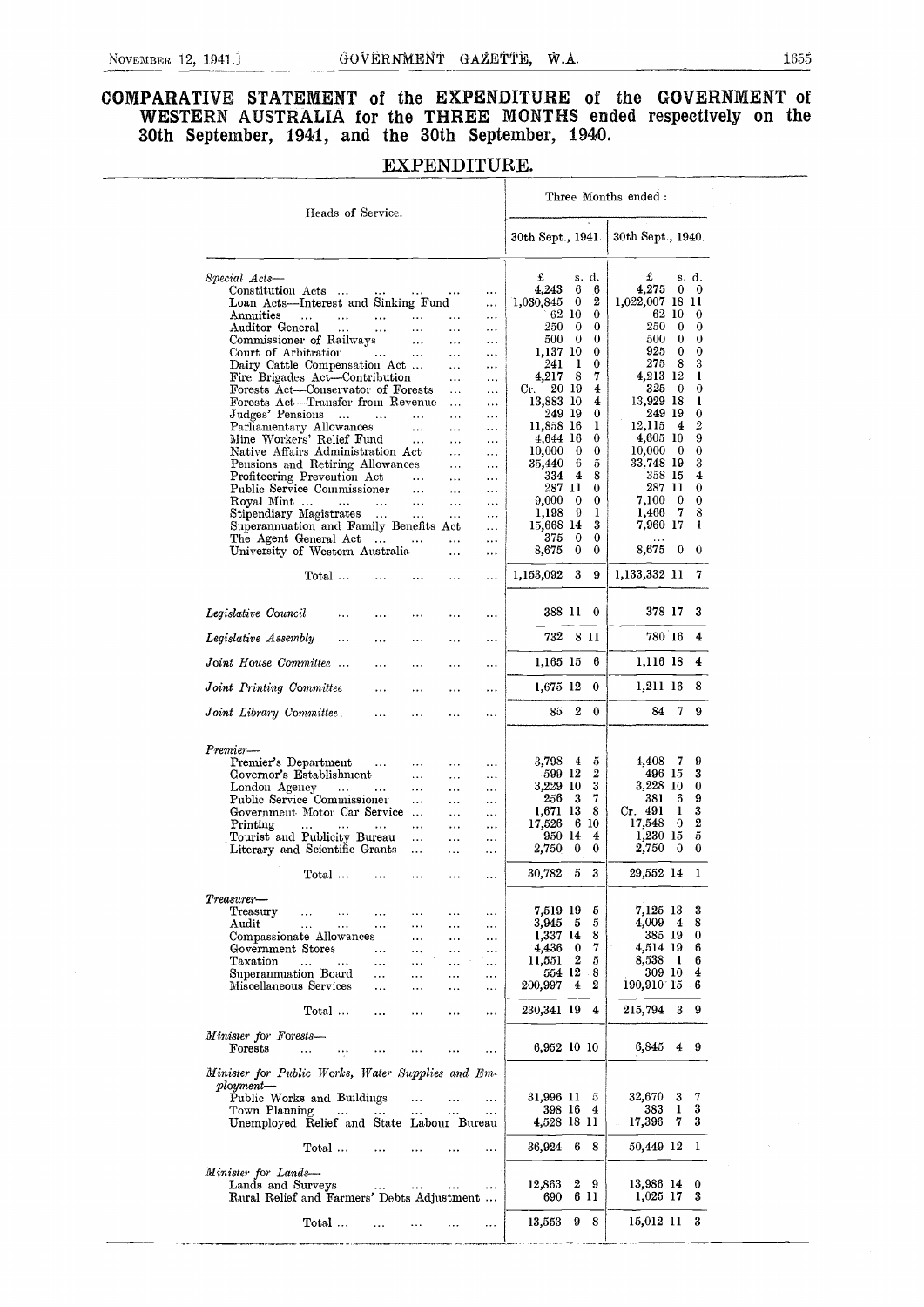### EXPENDITURE-continued.

|                                                                    |                                               |                       |                       |                      |                      | Three Months ended:     |                      |                        |                         |  |  |  |  |
|--------------------------------------------------------------------|-----------------------------------------------|-----------------------|-----------------------|----------------------|----------------------|-------------------------|----------------------|------------------------|-------------------------|--|--|--|--|
|                                                                    | Heads of Service.                             |                       |                       |                      |                      | 30th Sept., 1941.       |                      | 30th Sept., 1940.      |                         |  |  |  |  |
| Minister for Agriculture-<br>Agriculture Generally                 |                                               | $\cdots$              |                       |                      | $\cdots$             | £<br>21,550             | s. d.<br>3<br>8      | £<br>22,704            | s. d.<br>8<br>2         |  |  |  |  |
| College of Agriculture                                             |                                               |                       | $\cdots$              | .                    | $\cdots$             | 3,335                   | 8<br>8               | 2,971                  | 7<br>9                  |  |  |  |  |
|                                                                    | Total                                         | $\cdots$              |                       |                      | $\ddotsc$            | 24,885 12               | $\overline{4}$       | 25,675 15 11           |                         |  |  |  |  |
| Minister for Labour and Industrial Development-                    |                                               |                       |                       |                      |                      |                         |                      |                        |                         |  |  |  |  |
| Labour                                                             | $\ddotsc$<br>$\ddotsc$                        |                       | $\cdots$              |                      |                      | 367<br>1,773            | 5 H<br>8<br>8        | 341 19<br>1,731        | 6<br>3<br>$\frac{4}{3}$ |  |  |  |  |
| Factories<br>Arbitration Court                                     | $\ddotsc$<br>$\ddotsc$<br>$\cdots$            | $\ddotsc$<br>$\cdots$ | $\cdots$<br>$\ddotsc$ | <br>$\cdots$         | <br>                 | 1,513 10                | 3                    | 1,330 17               | 4                       |  |  |  |  |
| Council of Industrial Development                                  |                                               |                       |                       |                      | $\cdots$             | 1,261                   | 6<br>6               | 844                    | 3<br>4                  |  |  |  |  |
| Child Welfare and Outdoor Relief                                   |                                               |                       |                       | $\cdots$             | $\cdots$             | 29,760                  | 3<br>8               | 35,200 16 10           |                         |  |  |  |  |
|                                                                    | Total                                         |                       |                       |                      |                      | 34,675 15               | $\bf{0}$             | 39,449                 | $^{2}$<br>2             |  |  |  |  |
|                                                                    |                                               |                       |                       |                      |                      |                         |                      |                        |                         |  |  |  |  |
| Minister for Mines-<br>Mines                                       | <br>$\cdots$                                  | $\cdots$              |                       |                      | .                    | 30,347                  | 5<br>3               | 31,899                 | 90                      |  |  |  |  |
|                                                                    |                                               |                       |                       |                      |                      |                         |                      |                        |                         |  |  |  |  |
| Minister for Public Health-                                        |                                               |                       |                       |                      |                      |                         |                      |                        |                         |  |  |  |  |
| Medical<br>Public Health                                           | $\ddot{\phantom{a}}$<br>$\ddotsc$<br>$\ldots$ | $\cdots$              | $\cdots$<br>$\cdots$  | <br>                 | $\cdots$<br>$\cdots$ | $10,529$ 0<br>13,653 10 | $\bf{0}$<br>4        | $9,620$ 9<br>12,079 11 | 4<br>ı                  |  |  |  |  |
| Mental Hospitals and Inebriates                                    |                                               | $\cdots$              |                       |                      |                      | 35,674                  | - 1<br>0             | 34,430 17              | 4                       |  |  |  |  |
|                                                                    | Total                                         |                       |                       |                      | $\cdots$             | 59,856 11               | 4                    | 56,130 17              | 9                       |  |  |  |  |
| Chief Secretary-                                                   |                                               |                       |                       |                      |                      |                         |                      |                        |                         |  |  |  |  |
| Office of Chief Secretary                                          |                                               |                       | $\cdots$              | .                    |                      | 5,352 11                | -1                   | 5,420                  | 4 11                    |  |  |  |  |
| Friendly Societies and Registry                                    |                                               |                       |                       |                      | $\cdots$             | 3,306 18 10             |                      | 2,815                  | $\overline{2}$<br>5     |  |  |  |  |
| Gaols                                                              | $\ddotsc$<br>                                 | $\cdots$              |                       |                      | $\cdots$             | 9,163 4 11<br>332 19    | 3                    | 8,964 II II<br>468     | $\bf{0}$<br>8           |  |  |  |  |
| Observatory                                                        | $\cdots$                                      |                       |                       | .                    | $\ldots$             |                         |                      |                        |                         |  |  |  |  |
|                                                                    | Total                                         | $\cdots$              | $\ddotsc$             | .                    | $\ddotsc$            | 18,155 14               | 1                    | 17,668                 | 8<br>2                  |  |  |  |  |
| Minister for Education-<br>Education                               | $\cdots$<br>$\cdots$                          | $\cdots$              |                       |                      |                      | 226,517 13              | 5                    | 209,701                | 2<br>5                  |  |  |  |  |
| Minister for Police-<br>Police                                     |                                               |                       |                       |                      |                      | 67,204 18               | 4                    | 67,055                 | $5 -$<br>6              |  |  |  |  |
|                                                                    | $\ddotsc$<br>$\cdots$                         | $\cdots$              | $\cdots$              |                      |                      |                         |                      |                        |                         |  |  |  |  |
| Minister for Justice-<br>Crown Law, etc.                           | $\cdots$                                      | $\cdots$              | $\cdots$              | .                    |                      | 20,865 0                | 4                    | 19,953 6               | $\ddot{}$               |  |  |  |  |
| Licensing                                                          | $\ddotsc$<br>$\ddotsc$                        | $\cdots$              | $\cdots$              | .                    |                      | 699 17                  | 6                    | 686 10                 | 8                       |  |  |  |  |
|                                                                    | Total                                         | $\ddotsc$             | $\ddotsc$             | .                    | $\cdots$             | 21,564 17 10            |                      | 20,639 17              | 0                       |  |  |  |  |
| Minister for the North-West-                                       |                                               |                       |                       |                      |                      |                         |                      |                        |                         |  |  |  |  |
| Native Affairs                                                     | $\sim$ 100 $\pm$                              | $\cdots$              |                       |                      |                      | $3{,}500$               | $\bf{0}$<br>$\bf{0}$ | $4,000 \quad 0$        | $\theta$                |  |  |  |  |
| Harbour and Light and Jetties                                      |                                               |                       |                       |                      |                      | 7,114<br>1,914          | 1<br>5<br>2<br>1     | 6,865 12<br>1,713 12   | 2<br>7                  |  |  |  |  |
| Fisheries<br>North West Generally                                  | $\cdots$                                      | $\cdots$<br>$\cdots$  | $\ddotsc$<br>$\cdots$ | .                    | <br>$\cdots$         | 83                      | 5 11                 | 122                    | 8<br>2                  |  |  |  |  |
|                                                                    | Total                                         | $\cdots$              | $\cdots$              | $\cdots$             | $\cdots$             | 12,611                  | 8<br>6               | 12,701                 | 7 <sub>5</sub>          |  |  |  |  |
| Public Utilities-                                                  |                                               |                       |                       |                      |                      |                         |                      |                        |                         |  |  |  |  |
| Goldfields Water Supply Undertaking                                |                                               |                       |                       |                      | $\cdots$             | 36,073 12               | 2                    | 31,107                 | $\mathbf 0$<br>0        |  |  |  |  |
| Kalgoorlie Abattoirs                                               |                                               | $\sim$ 100 $\sim$     | $\cdots$              | $\cdots$             | $\cdots$             | 1,098                   | 8<br>7<br>8<br>5     | 1,193<br>8,603 16      | 7<br>3<br>8             |  |  |  |  |
| Metropolitan Abattoirs and Saleyards<br>Metropolitan Water Supply, |                                               |                       |                       | Sewerage,            | $\cdots$<br>and      | 9,326                   |                      |                        |                         |  |  |  |  |
| Drainage                                                           | $\cdots$                                      |                       |                       | $\cdots$             | $\cdots$             | 22,395 15               | -9                   | 21,008 19              | 5                       |  |  |  |  |
| Other Hydraulic Undertakings                                       |                                               |                       | $\ldots$              |                      | $\cdots$             | 14,604                  | 1 11                 | 13,964                 | 0<br>6                  |  |  |  |  |
| Railways                                                           | $\cdots$                                      |                       | $\ddotsc$             | $\cdots$             |                      | 694,086<br>75,616       | 2 10<br>1 H          | 679,596<br>65,109      | 1<br>2<br>6<br>8        |  |  |  |  |
| Tramways, Perth Electric<br>State Ferries                          |                                               | $\ddotsc$             | $\cdots$<br>          | $\cdots$<br>$\cdots$ | $\cdots$<br>         |                         | 2,095 16 11          | 2,303                  | 8<br>- 6                |  |  |  |  |
| Electricity Supply                                                 |                                               | $\cdots$              | $\cdots$              | $\cdots$             | $\cdots$             | 81,031 16               | 6                    | 85,499 12              | $\boldsymbol{4}$        |  |  |  |  |
| State Batteries                                                    | $\ddotsc$                                     |                       |                       |                      | $\cdots$             | 25,207                  | $\bf{0}$<br>3        | 28,574 13              | 3                       |  |  |  |  |
| Cave Houses                                                        | $\ddotsc$                                     | ٠.,                   | $\cdots$              | $\cdots$             | $\cdots$             | 1,717                   | 2<br>1               | 1,610                  | 7<br>-1                 |  |  |  |  |
|                                                                    | Total                                         |                       | $\ddotsc$             | $\cdots$             | $\cdots$             | 963,252                 | 6<br>5               | 938,570 10             | 1                       |  |  |  |  |
|                                                                    | GRAND TOTAL                                   |                       |                       | $\cdots$             |                      | 2,934,766               | 7<br>5               | 2,874,051 6            | 6                       |  |  |  |  |

A. J. REID,

Under Treasurer, The Treasury, Perth, 16th October, 1941.

S. C, WILLCOCK, Treasurer.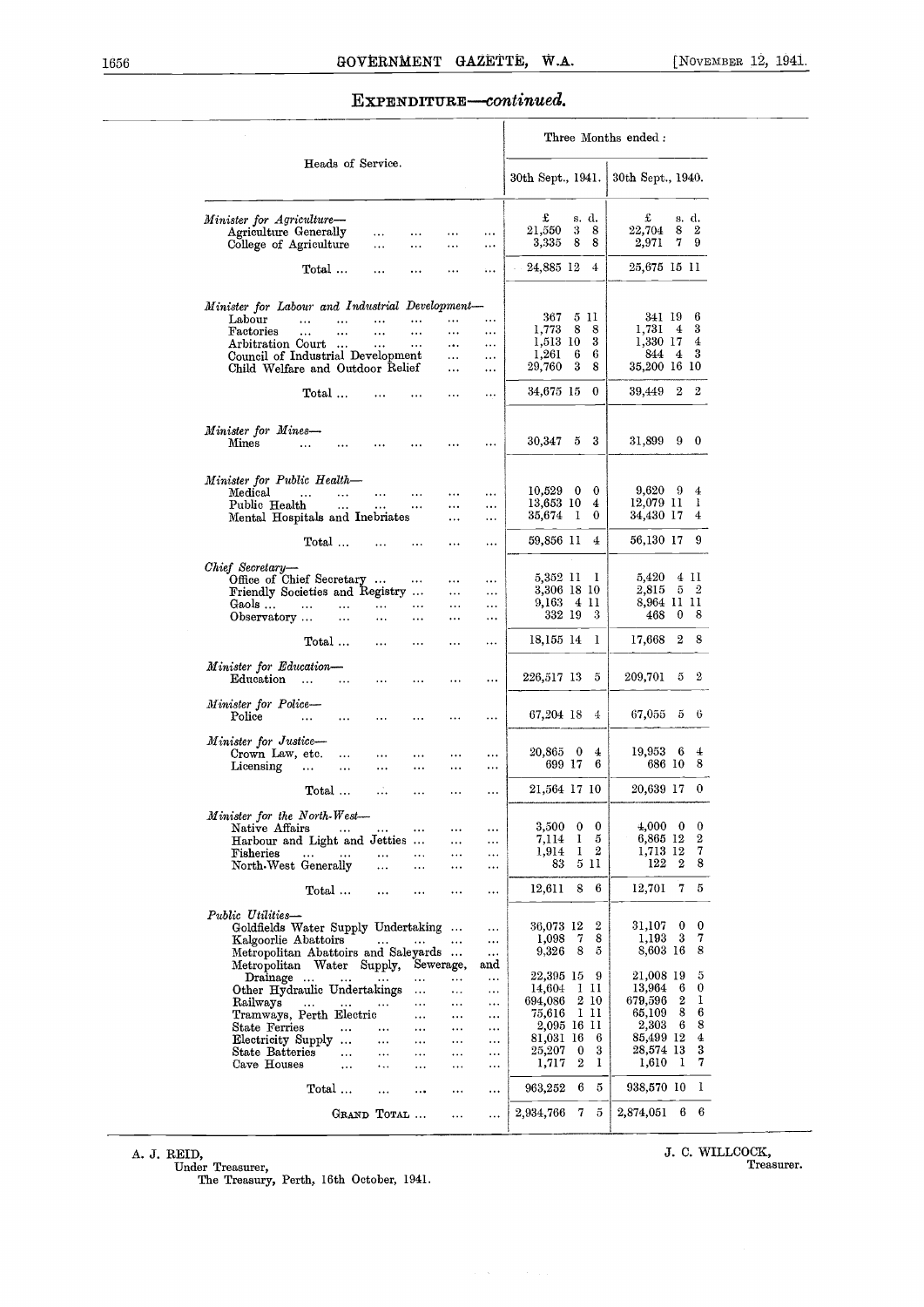| ထထ<br>ю<br>ဢ<br>යා<br>$\mathbf{\Xi}$<br>$\overline{\mathbf{u}}$<br>ಌ<br>७<br>යා<br>$\mathbf{r}$<br>⊕<br>ణ<br>ూ<br>$\mathbf{g}$<br>Ø2<br>36,924<br>13,553<br>4,047<br>30,782<br>6,952<br>1,153,092<br>230,341<br>4                                                                                                                                                                                                                                                                                                     | అ<br>ುದಿ<br>$-10$<br>$\mathbf{\Xi}$<br>↤<br>ຕ<br>$\overline{\mathbf{r}}$<br>⇥<br>∞<br>అ<br>12<br>$\mathbf{r}$<br>Ě<br>10<br>$\frac{8}{1}$<br>4<br>$\overline{17}$<br>24,885<br>59,856<br>18,155<br>963,252<br>34,675<br>30,347<br>226,517<br>67,204<br>21,564<br>12,611                                                                                                                                                                                                                                                                                                                                                                                                                                       | $\bullet$<br>0<br>LC)<br>යා<br>ය<br>0<br>r<br>5,966,199<br>£2,934,766<br>213,319<br>£6,179,519                                                                                    | WILLCOCK,<br>Treasurer                                                                            |
|-----------------------------------------------------------------------------------------------------------------------------------------------------------------------------------------------------------------------------------------------------------------------------------------------------------------------------------------------------------------------------------------------------------------------------------------------------------------------------------------------------------------------|---------------------------------------------------------------------------------------------------------------------------------------------------------------------------------------------------------------------------------------------------------------------------------------------------------------------------------------------------------------------------------------------------------------------------------------------------------------------------------------------------------------------------------------------------------------------------------------------------------------------------------------------------------------------------------------------------------------|-----------------------------------------------------------------------------------------------------------------------------------------------------------------------------------|---------------------------------------------------------------------------------------------------|
| $\vdots$<br>$\ddot{.}$<br>ŧ<br>Water Supplies and<br>$\ddot{\ddot{\cdot}}$<br>ŧ<br>$\ddot{\cdot}$<br>$\vdots$<br>$\frac{1}{2}$<br>$\frac{1}{2}$<br>$\vdots$<br>ţ<br>$\vdots$<br>$\ddot{\cdot}$<br>$\ddot{\ddot{\cdot}}$<br>Expenditure for year 1941-42<br>Employment<br>Public Works,<br>$\vdots$<br>$\ddot{\cdot}$<br>$\frac{1}{2}$<br>$\vdots$<br>Forests<br>Lands<br>Parliament House<br>$\vdots$<br>Special Acts<br>$f$ or<br>Treasurer<br>Minister<br>Premier<br>$\ddot{\phantom{0}}$<br>$\mathrm{B}\mathrm{y}$ | $\vdots$<br>$\vdots$<br>$\ddot{\phantom{a}}$<br>Develop-<br>÷<br>÷<br>÷<br>ŧ<br>$\ddot{\cdot}$<br>$\vdots$<br>÷<br>$\ddot{\cdot}$<br>÷<br>$\vdots$<br>ŧ<br>÷<br>÷<br>÷<br>$\vdots$<br>$\vdots$<br>Industrial<br>$\frac{1}{2}$<br>$\ddot{\cdot}$<br>$\vdots$<br>$\ddot{\cdot}$<br>$\vdots$<br>ŧ<br>÷<br>÷<br>$\vdots$<br>the North-West<br>$\vdots$<br>$\frac{1}{2}$<br>$\ddot{\cdot}$<br>Public Health<br>and<br>Agriculture<br>Education<br>Labour<br>ment<br>Justice<br>Police<br>Mines<br>Public Utilities<br>$\overrightarrow{C}$ hief Secretary<br>for<br>Minister<br>$\ddot{\phantom{0}}$<br>$\ddot{\bm{x}}$<br>$\ddot{\phantom{0}}$<br>$\ddot{\bm{x}}$<br>$\ddot{\phantom{0}}$<br>$\ddot{\phantom{0}}$ | Accumulated Unfunded Deficit to 30th June,<br>Ì<br>ł<br>$\vdots$<br>$\ddot{}}$<br>$\vdots$<br>$\vdots$<br>Deficit (as above)<br>1941<br>$\mathbf{B}\mathbf{y}$<br>$\ddot{\bm{r}}$ | S<br>$\overline{\phantom{a}}$                                                                     |
| అ<br>$\ddot{\circ}$<br>ᅌ<br>$\mathbf{Q}$<br>$\infty$<br>$\circ \circ$<br>$\infty$<br>$\bullet$<br>280,859<br>1,522,386<br>14,496<br>87,964<br>18,510<br>186,659<br>610,569<br>42                                                                                                                                                                                                                                                                                                                                      | $\bullet$<br>5<br>c<br>∞<br>2,721,446<br>213,319                                                                                                                                                                                                                                                                                                                                                                                                                                                                                                                                                                                                                                                              | G<br>⊕<br>S<br>$\bullet$<br>$\bullet$<br>Ļ.<br>6,179,519<br>£2,934,766<br>£6,179,519                                                                                              |                                                                                                   |
| Concerns<br>$\vdots$<br>$\vdots$<br>$\vdots$<br>÷<br>$\vdots$<br>$\vdots$<br>$\vdots$<br>$\ddot{\cdot}$<br>$\vdots$<br>Î<br>ŧ<br>Trading<br>$\vdots$<br>$\ddot{\cdot}$<br>ţ<br>$\vdots$<br>$\vdots$<br>Revenue for year 1941-42<br><b>State</b><br>$\vdots$<br>$\frac{1}{2}$<br>$\vdots$<br>ļ<br>and<br>$\ddot{\cdot}$<br>$\vdots$<br>$\ddot{\cdot}$<br>$\vdots$<br>Public Utilities<br>Commonwealth<br>Departmenta<br>Law Courts<br>Royal Mint<br>Territorial<br>Taxation                                            | $\vdots$<br>$\frac{1}{2}$<br>$\vdots$<br>$\vdots$<br>To Balance (Deficit)                                                                                                                                                                                                                                                                                                                                                                                                                                                                                                                                                                                                                                     | To Balance Unfunded Deficit 30th September,<br>$\ddot{\cdot}$<br>$\frac{1}{2}$<br>1941                                                                                            | The Treasury, Perth, 16th October, 1941.<br>Under Treasurer,<br>REID,<br>J.<br>$\overline{\bf d}$ |

CONSOLIDATED REVENUE FUND.<br>The Treasurer in Account with the Government of the State of Western Australia.

 $\frac{1657}{2}$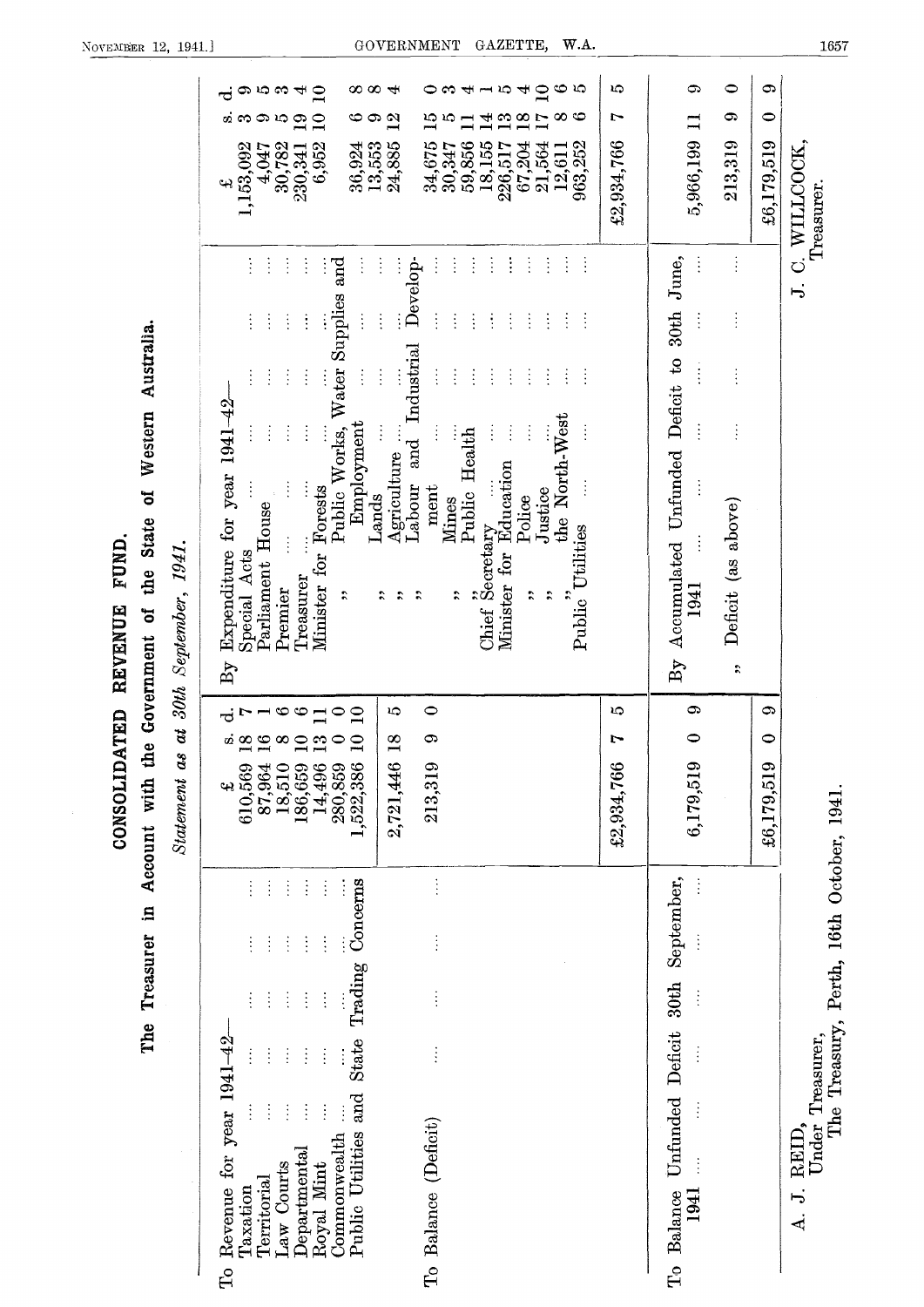|                                                                                                                               | LIABILTITIES.                         |                      |                   |                             |                 |              |                      |                                                                                      |                      |                                  | Assers.                          |                                                                                                      |                                       |                                                            |
|-------------------------------------------------------------------------------------------------------------------------------|---------------------------------------|----------------------|-------------------|-----------------------------|-----------------|--------------|----------------------|--------------------------------------------------------------------------------------|----------------------|----------------------------------|----------------------------------|------------------------------------------------------------------------------------------------------|---------------------------------------|------------------------------------------------------------|
| $\vdots$<br>$\vdots$<br>$\vdots$<br>$\vdots$<br>PUBLIC DEBT                                                                   | $\vdots$<br>$\vdots$                  | $\vdots$             | $\ddot{\ddot{i}}$ | s.<br>$\vdots$<br>¢۹        | 97,844,173<br>್ | ä            | ⇔<br>ಸ               | INVESTED IN WORKS AND SERVICES<br>Balance-General Loan Fund                          |                      | $\vdots$<br>$\vdots$             | $\vdots$<br>$\vdots$             | $\vec{c}$<br>si.<br>$\vdots$<br>÷<br>ېب                                                              | ಕ<br>ຫ່<br>$\vdots$<br>÷<br>44        | -ರ 10<br>-<br>$\frac{a}{L}$<br>96,916,907<br>927,265<br>44 |
|                                                                                                                               |                                       |                      |                   |                             | 97,844,173      | ,,,,         | ⇔                    |                                                                                      |                      |                                  |                                  |                                                                                                      |                                       | ⇔<br>97,844,173                                            |
| TO BALANCE, GENERAL LOAN FUND                                                                                                 | $\vdots$<br>$\vdots$                  | $\vdots$             | $\vdots$          | $\vdots$                    | 927,265         | 4            | Ŧ                    | BY CONSOLIDATED REVENUE FUND                                                         |                      | $\vdots$                         | $\vdots$                         | $\vdots$                                                                                             | $\vdots$                              | ٩<br>0<br>6,179,519                                        |
| мкит Ехримпичин,<br>REVENUE-Loan Acts, 1931-39<br>ADVANCES TO<br>$\ddot{\phantom{0}}$                                         | $\vdots$<br>PENDING<br>$\vdots$       | RECEIPT<br>$\vdots$  | ö<br>$\vdots$     | $\vdots$                    |                 | 5,966,199 11 | $\ddot{\cdot}$<br>¢  | ADVANCE TO TREASURER (Statement 5)                                                   |                      |                                  |                                  | $\vdots$                                                                                             | $\vdots$                              | 0<br>379,050 16                                            |
| RESERVE ACCOUNTS (Statement 1)<br>¢                                                                                           | $\vdots$<br>$\vdots$                  | $\vdots$             | $\vdots$          | $\vdots$                    | 29,293          | r            | $\ddot{\cdot}$<br>L. | $\vdots$<br>Government Printer<br>STORES ON HAND-                                    |                      |                                  |                                  | $\vdots$                                                                                             | ಌ<br>$\Xi$<br>31,307                  |                                                            |
| SUSPENSE ACCOUNT (Statement 2)<br>$\ddot{ }$                                                                                  | $\vdots$<br>$\vdots$                  | $\vdots$             | $\vdots$          | $\vdots$                    | 785,003         | ô            | r                    | $\vdots$<br>Government Stores<br>Railway Stores                                      | $\vdots$<br>$\vdots$ | $\vdots$<br>÷                    | $\vdots$<br>÷                    | $\vdots$<br>÷                                                                                        | $\circ$<br>ದಿ ಸಿ<br>93,712<br>488,906 |                                                            |
| TRADING CONCERNS (Statement 6)<br>$\ddot{\cdot}$                                                                              | $\vdots$                              | $\vdots$             | $\vdots$          | $\ddot{\ddot{\cdot}}$       | 89,841          | ∞            | ŗ<br>$\bullet$       | REMITTANCES TO LONDON                                                                | $\vdots$             | $\vdots$                         |                                  |                                                                                                      | $\vdots$                              | ≎<br>⊐<br>ູ<br>0<br>613,926<br>685,000                     |
| $\vdots$<br>$\vdots$<br>Governmental (Statement 3)<br>$\vdots$<br>Private (Statement 4)<br>TRUST FUNDS-<br>$\ddot{\tilde{r}}$ | ŧ<br>$\vdots$<br>$\vdots$<br>$\vdots$ | $\vdots$<br>$\vdots$ | $\vdots$<br>ţ.    | 3,372,750 12<br>2,116,468 8 | 5,489,219<br>ຸດ | $\bullet$    | $\ddot{\cdot}$<br>S  | Governmental (Statement 7)<br>TRUST FUNDS INVESTMENTS-<br>Private (Statement 8)      | $\vdots$             | $\vdots$<br>$\ddot{\cdot}$       | $\vdots$<br>÷                    | ÷<br>$\ddot{\cdot}$                                                                                  | က လ<br>1,653,045 16<br>¢<br>1,937,953 |                                                            |
|                                                                                                                               |                                       |                      |                   |                             |                 |              | ř,                   | At Bank:<br>C <sub>ASH</sub>                                                         |                      |                                  |                                  |                                                                                                      |                                       | ω<br>כי<br>3,590,999                                       |
|                                                                                                                               |                                       |                      |                   |                             |                 |              |                      | Government of W.A. Account<br>$\vdots$<br>$\vdots$<br><b>Eastern States</b><br>Trust | $\vdots$<br>$\vdots$ | $\vdots$<br>$\vdots$<br>$\vdots$ | $\vdots$<br>$\vdots$<br>$\vdots$ | ಌ<br>చ<br>$\tilde{a}$<br>$\begin{array}{r} 123,784 & 14 \\ 1,627,513 & 2 \\ 38,355 & 15 \end{array}$ |                                       |                                                            |
|                                                                                                                               |                                       |                      |                   |                             |                 |              |                      | $\vdots$<br>÷<br>$\vdots$<br>$\vdots$<br>Remittances<br>Less Drafts                  | ÷<br>÷               | $\vdots$<br>÷                    | $\vdots$<br>$\vdots$             | $\mathbf{r}$<br>z,<br>4<br>40,220<br>4,236                                                           | ఐ<br>1,789,653 12                     |                                                            |
|                                                                                                                               |                                       |                      |                   |                             |                 |              |                      | $\vdots$<br>$\frac{1}{2}$<br>$\vdots$<br>÷<br>Agent General<br>In hand               | $\frac{1}{2}$<br>÷   | ÷<br>$\ddot{\cdot}$              | $\vdots$<br>$\vdots$             | 10 ⊜<br>$\frac{2}{18}$<br>$\frac{3,579}{9,109}$                                                      | œ<br>0<br>35,984                      |                                                            |
|                                                                                                                               |                                       |                      |                   |                             | £13,286,822     |              | S                    |                                                                                      |                      |                                  |                                  |                                                                                                      | v,<br>$\bullet$<br>12,689             | 69<br>21<br>1,838,326 13<br>p×<br>£13,286,822              |
| Under Treasurer,<br>The Treasury, 15th Oct., 1941.<br>A. J. REID,                                                             |                                       |                      |                   |                             |                 |              |                      |                                                                                      |                      |                                  |                                  |                                                                                                      | J. C. WILLCOCK,                       | Treasurer.                                                 |

# BALANCE SHEET of the Government of Western Australia as at 30th September, 1941.

 $\ddot{\phantom{a}}$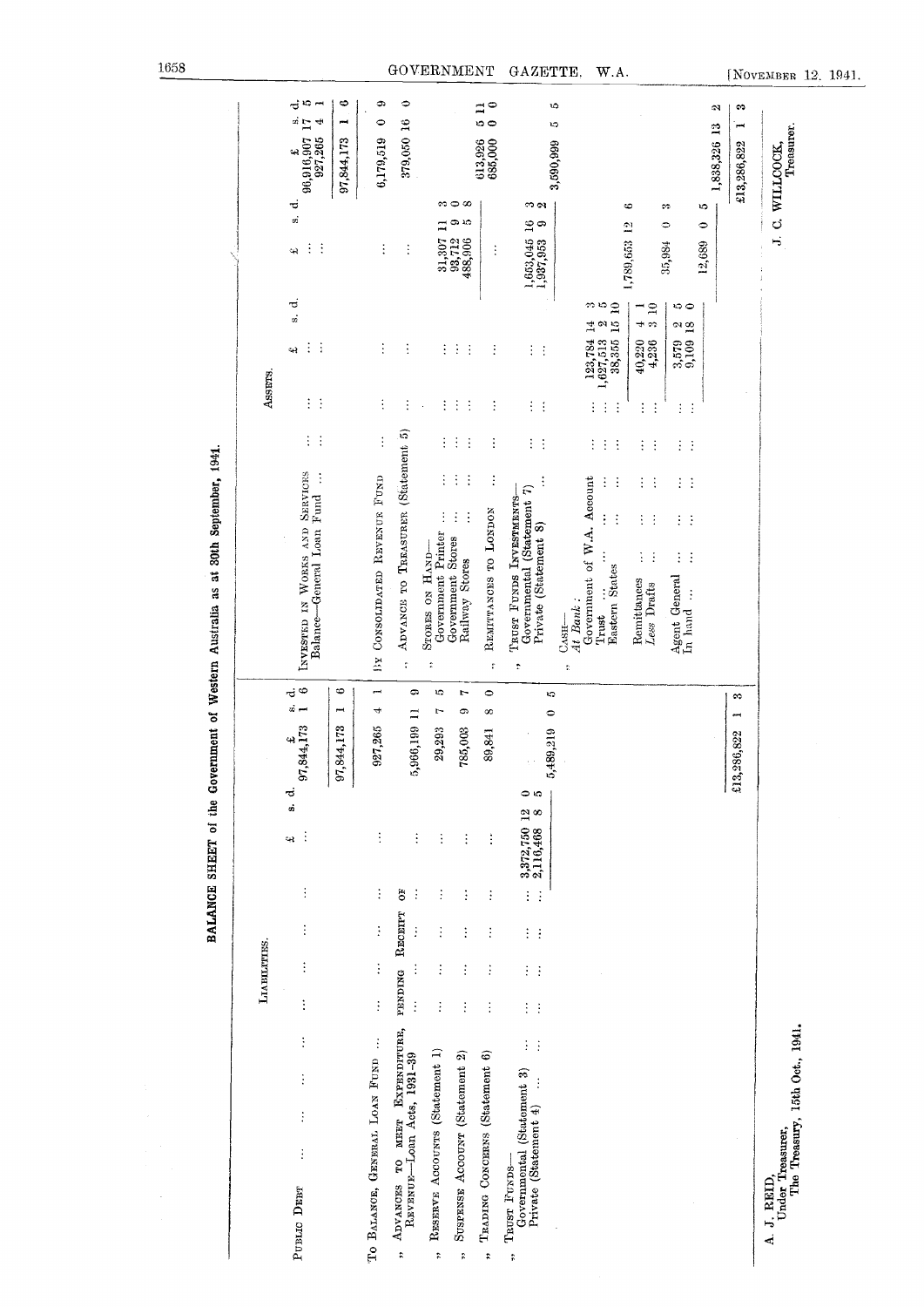### TOTAL TRANSACTIONS of TREASURY ACCOUNTS from 1st JULY, 1941, and BALANCE as at 80th SEPTEMBER, 1941.

|                                                                                             |                                       | Balance as at 30th<br>June, 1941. | Debit.                         | Credit.                               | Balance as at 30th<br>Sept., 1941.  |
|---------------------------------------------------------------------------------------------|---------------------------------------|-----------------------------------|--------------------------------|---------------------------------------|-------------------------------------|
|                                                                                             |                                       | STATEMENT No. 1.                  |                                |                                       |                                     |
|                                                                                             |                                       | RESERVE ACCOUNTS. +               |                                |                                       |                                     |
|                                                                                             |                                       |                                   |                                |                                       |                                     |
|                                                                                             |                                       | s. d.                             | £<br>s. d.                     | £<br>s. d.                            | s. d.<br>£                          |
| Assistance to Gold Mining Industry                                                          | $\cdots$<br>$\sim$ $\sim$ $\sim$      | 50<br>715.                        | $\sim$ $\sim$                  | $6 -$<br>64<br>-8                     | 779 11 8                            |
| Dredge "Sir Wm. Mathews"<br>$\cdots$                                                        | $\sim$ $\sim$ $\sim$<br>$\cdots$      | 14,463 19 11                      | $\cdots$                       | $\sim$ .                              | 14,463 19 11                        |
| Railway Timber Mills Reserve Fund                                                           | $\cdots$<br>$\cdots$                  | 14,049 15 10                      | $\sim$ $\sim$ $\sim$           |                                       | 14,049 15 10                        |
| Total, Reserve<br>$\cdots$                                                                  | $\cdots$<br>$\sim$ $\sim$ $\sim$      | 29,229 0 9                        | $\sim$ $\sim$                  | 6 8<br>64                             | 29,293 7 5                          |
|                                                                                             |                                       |                                   |                                |                                       |                                     |
|                                                                                             |                                       |                                   |                                |                                       |                                     |
|                                                                                             |                                       | STATEMENT No. 2.                  |                                |                                       |                                     |
|                                                                                             |                                       | SUSPENSE ACCOUNTS. †              |                                |                                       |                                     |
| Agricultural Bank—Interest in Suspense                                                      | $\cdots$                              |                                   | $3,260$ 1 1                    | 67,177 15<br>- 8                      | 63,917 14<br>- 7                    |
| Crown Law<br>$\cdots$<br>$\cdots$<br>$\sim$<br>$\sim 100$                                   | $\cdots$<br>$\cdots$                  | 4,468 12 10                       | 16,860 10 10                   | 16,395 12 9                           | $4,003$ 14<br>-9                    |
| Crown Law-Advance<br>$\cdots$<br>$\cdots$                                                   | $\cdots$<br>$\cdots$                  |                                   | 6,436 4 4                      | 8,129 13 0                            | $1,693$ 8 8                         |
| Departmental Receipts in Suspense                                                           | $\cdots$<br>$\cdots$                  | 17,020 11 11                      | 178,494 1 5                    | 166,362 6 6                           | 4,888 17 0                          |
| Dishonoured Cheques<br>$\sim 10^{-11}$<br>$\ldots$                                          | $\sim$ $\sim$<br>$\sim$ $\sim$ $\sim$ |                                   | 2,381 11 11                    | 2,381 11 11                           | $\cdots$                            |
| Expenditure in Suspense<br>$\sim$ $\sim$ $\sim$                                             | $\cdots$<br>$\cdots$                  | $*188,023$<br>5 10                | $\cdots$                       | 188,023 5 10                          |                                     |
| Government Stores Adjustment<br>$\sim$ $\sim$ $\sim$                                        | $\cdots$<br>$\cdots$                  | $3 -$<br>- 7<br>99                | $\ldots$                       |                                       | 99<br>3<br>- 7                      |
| Interest on Stock, Treasury Bills, etc.                                                     | $\ldots$<br>$\cdots$                  |                                   | 275,786 11 0                   | 872,683 10 10                         | 596,896 19 10                       |
| London Salaries<br>$\mathbf{r}$ and $\mathbf{r}$<br>$\cdots$<br>$\cdots$                    | $\sim$ $\sim$ $\sim$<br>$\cdots$      | *67 17<br>$\frac{4}{ }$           | $\cdots$                       | 1,836<br>1 2                          | 3 10<br>1,768                       |
| Other Ores-Advances Suspense<br>$\cdots$                                                    | $\cdots$<br>$\cdots$                  | 1,003<br>8<br>-9                  | $\cdots$                       |                                       | 1,003<br>89                         |
| Plant Hire<br>$\cdots$<br>$\sim 100$<br>$\sim 10^{-11}$<br>$\ldots$                         | $\cdots$<br>$\cdots$                  | 8,288 14<br>-6                    | 6,174<br>-3<br>$\bf{0}$        | 5,939<br>8<br>$\overline{\mathbf{4}}$ | $\boldsymbol{2}$<br>8,054<br>7      |
| Plant Suspense<br>$\sim 100$<br>$\cdots$<br>$\cdots$                                        | $\cdots$<br>$\cdots$                  | 54,678<br>-1-11                   | 8<br>$\boldsymbol{2}$<br>1,790 | 6<br>8<br>3,511                       | 56,399<br>$\mathbf{0}$<br>5         |
| Plant Suspense Reserve<br>$\cdots$<br>$\sim$ $\sim$                                         | $\sim$ $\sim$<br>$\cdots$             | 6,550 15<br>- 6                   | 2,362 16<br>7                  | 2,007 19<br>5                         | 6,195 18<br>4                       |
| Public Works-Unclaimed Wages                                                                | $\cdots$<br>$\cdots$                  | 1,620<br>6<br>7                   | 5,472<br>- 8<br>7              | 5,903 14<br>0                         | 2,051 12<br>$\bf{0}$                |
| Purchase of Stock Suspense<br>$\cdots$                                                      |                                       | 3,400<br>$\bf{0}$<br>-3           | 359 19<br>7                    | $\boldsymbol{2}$<br>660<br>6          | 3<br>3,700<br>2                     |
|                                                                                             | $\cdots$<br>$\sim$ $\sim$ $\sim$      |                                   | 1,178,750 12<br>6              | 1,205,299<br>$\bf{0}$<br>3            | 7                                   |
| Railways-Expenditure Advance                                                                | $\cdots$<br>$\cdots$                  | 1,586 19<br>-3                    | 635 0<br>7                     | 823 19<br>9                           | 26,548<br>9<br>1,775 18             |
| Railways-Payments in Suspense                                                               | $\cdots$<br>$\sim$ $\sim$ $\sim$      | $\Omega$                          | 4,979 19<br>-9                 | $\bf{0}$<br>0                         | 5                                   |
| Railways-Private Works and Sales                                                            | $\cdots$<br>$\cdots$                  | 1,409 18                          |                                | 3,580<br>7<br>4                       | 9 18<br>3                           |
| Railway Stores-Adjustment<br>$\ldots$                                                       | $\cdots$<br>$\cdots$                  | $\sim$ $\sim$ $\sim$              | $\cdots$                       | 2,050                                 | 2,050<br>7<br>4                     |
| Railway Stores-Depreciation Suspense                                                        | $\sim$<br>$\cdots$                    |                                   |                                | $\bf{0}$<br>250<br>$\theta$           | 250<br>$\bf{0}$<br>$\bf{0}$         |
| South African Contingents' Relief Fund                                                      | $\cdots$                              | 3<br>6<br>5                       | 14<br>$\mathbf{0}$<br>- 0      | 20<br>$\bf{0}$<br>$\bf{0}$            | 12<br>3<br>5                        |
| State Taxation Advance<br><b><i>Print</i></b><br>$\ldots$<br>$\alpha$ , $\alpha$ , $\alpha$ | $\ldots$<br>$\cdots$                  | 3 10<br>9<br>$0.500 - 10 - 1$     | $\cdots$<br>റെ പ               | 3 17<br>$\mathfrak{p}$<br>21000       | 8<br>$\overline{2}$<br>7<br>0.52510 |
|                                                                                             |                                       |                                   |                                |                                       |                                     |

| STATEMENT No. 3. |  |
|------------------|--|

### GOVERNMENTAL TRUST.  $\dagger$

Stud Stock ... ... ... ... ... ... ... 3,530 13 1 26 5 0 21 8 0 3,525 16 1<br>Water Supply---Unclaimed Wages and Sundry |

Total, Suspense  $\ldots$   $\ldots$   $\begin{array}{|l|} \hline \text{*84,287 }19 & 9 \hline \end{array}$  1,683,823 12 5 2,553,115 1 9 785,003 9 7

136 3 1 | 39 0 10 | 54 0 5 | 151 2 8

| Agricultural Bank                                                                                            | 439,168 8 10                    | 69,976 2<br>3                          | 62,177 10 6                            | 431,369 17<br>-1            |
|--------------------------------------------------------------------------------------------------------------|---------------------------------|----------------------------------------|----------------------------------------|-----------------------------|
| $\sim 100$<br>$\cdots$<br><br>$\cdots$<br>$\cdots$<br>Agricaltural Land Purchase<br>$\cdots$<br>$\cdots$     | 56,991 17<br>4                  | 1,773 11<br>1                          | 2.230<br>8 11                          | 2<br>57,448 15              |
| $\cdots$<br>Bunhury Harbour Board                                                                            | 5<br>2.878 13                   | $\overline{\phantom{0}}$<br>3<br>2,966 | 6<br>5,055<br>6                        | 8<br>4,967 19               |
| $\sim$ $\sim$ $\sim$<br>$\cdots$<br>$\cdots$<br>Bunbury—Bulk Handling                                        | $\bf{0}$<br>$\mathbf{0}$<br>400 | 3<br>553                               | 913<br>1<br>4                          | 3<br>759 18                 |
| $\sim 100$<br>$\sim$ $\sim$ $\sim$<br>$\cdots$<br>$\cdots$<br>Charcoal Production                            |                                 | 299 11<br>7                            | 455 13                                 |                             |
| $\cdots$<br>$\cdots$<br>$\cdots$<br>$\cdots$<br>Child Welfare                                                | 244 11<br>$\bf{0}$              |                                        | 7                                      | 400 13<br>0                 |
| $\ddotsc$<br>$\cdots$<br>$\cdots$<br>$\cdots$                                                                | 1,669 15<br>3                   | 1,068 13<br>4                          | 1,456 11<br>6                          | 5<br>2,057 13               |
| Commissioner-Natives' Medical Fund<br>$\cdots$<br>$\cdots$                                                   | 548<br>8 11                     | 514 17 10                              | 2,631 15<br>$\Omega$                   | 2,665<br>6<br>J.            |
| Commonwealth and State—Local Public Works,                                                                   |                                 |                                        |                                        |                             |
| 12/1936<br>$\cdots$<br>$\cdots$<br>$\ldots$<br>$\sim 10$<br>$\cdots$<br>$\cdots$                             | 16,567<br>$1\quad 0$            | 2<br>892<br>4                          | $\cdots$                               | 15,674 18 8                 |
| Commonwealth Grants-                                                                                         |                                 |                                        |                                        |                             |
| Assistance to Distressed Farmers<br>$\cdots$<br>$\cdots$                                                     | 9,728 19 11                     | 5,353<br>- 1<br>-1                     | 403 12<br>6                            | 4,779 11 4                  |
| Assistance to Metalliferous Mining<br>$\cdots$<br>$\cdots$                                                   | -2<br>2,432 14                  | 9<br>527<br>$\Omega$                   | 968<br>9<br>1                          | 2,873 6 11                  |
| Banana Growing<br>$\cdots$<br>$\cdots$<br>$\cdots$<br>$\cdots$                                               | 9<br>502 12                     | 9<br>2<br>106                          | 3 10<br>$\bf{0}$                       | 399 13<br>7                 |
| Die Back Investigation<br>$\cdots$<br>$\sim$ $\sim$ $\sim$<br>$\cdots$                                       | - 8<br>9<br>74                  | 46 19 10                               | 13<br>7                                | 28<br>6<br>$\boldsymbol{2}$ |
| Drought Relief, 1940 (acreage basis)<br>$\cdots$                                                             | 41.674 11 11                    | 28.117 17<br>9                         | 168 15<br>$\overline{4}$               | 6<br>13.725<br>9            |
| Drought Relief<br>$\sim$ $\sim$ $\sim$<br>$\ldots$<br>$\cdots$<br>$\cdots$                                   | 8<br>$*6.961$<br>- 5            | 82,162 19 10                           | 116,979 12<br>2                        | 27,855<br>6<br>8            |
| Goldmining Encouragement<br>$\sim$ $\sim$<br>$\cdots$                                                        | 7<br>71,929 12                  | 9,101<br>- 6<br>4                      | 2,262<br>8<br>-1                       | 65,090 14<br>4              |
| Relief to Primary Producers, 1937-38<br>$\cdots$                                                             | 6 15<br>$\bf{0}$                | 6 15<br>$\Omega$                       | $\cdots$                               | $\ldots$                    |
| Relief to Primary Producers, 1938-39<br>$\cdots$                                                             | 7,172 15<br>$\theta$            | 7,172 15<br>$\Omega$                   | $\cdots$                               | $\cdots$                    |
| Rural Relief<br>$\cdots$<br>$\cdots$<br>$\cdots$<br>$\cdots$<br>$\cdots$                                     | $\cdots$                        | 7.104<br>8<br>$\bf{0}$                 | 30,000<br>$\mathbf{0}$<br>$\mathbf{0}$ | 22,895 19<br>4              |
| Rural Relief No. 2<br>$\cdots$<br>$\cdots$<br>$\cdots$<br>$\cdots$                                           | 5.640<br>9<br>$\mathbf{1}$      | 1,631 17<br>-11                        | 1,564<br>8<br>3                        | 5,572 12<br>1               |
| Wheat Growers<br>$\cdots$<br>$\cdots$<br>$\cdots$<br>$\sim$ $\sim$ $\sim$<br>$\cdots$                        | 4,885 3<br>8                    | 782<br>-7<br>0                         | $\cdots$                               | 8<br>4,102 16               |
| Wheat Bounty<br>$\sim$ $\sim$<br>$\ddotsc$<br>$\sim$ $\sim$ $\sim$<br>$\cdots$<br>$\cdots$                   | 1,428 14<br>$\overline{2}$      | 25<br>2<br>$\Omega$                    | 6 16 0                                 | 2<br>1,410<br>8             |
| Youth Employment<br>$\mathbf{r}$<br>$\cdots$<br>$\cdots$<br>$\cdots$                                         | 8<br>702 11                     | 113<br>-10<br>$\bf{0}$                 | $\cdots$                               | 8<br>589<br>1               |
| Dairy Cattle-Compensation<br>$\ddotsc$<br>$\ddotsc$<br>$\cdots$                                              | 9<br>278<br>7                   | 328<br>6<br>10                         | 371 15<br>4                            | 321 12<br>7                 |
| Dairy Produce Improvements<br>$\cdots$<br>$\cdots$<br>$\sim$ $\sim$                                          | 1.277<br>4<br>-1                | $\boldsymbol{2}$<br>3<br>291           | 8<br>8<br>2                            | 6<br>988 10                 |
| Education Department-Travelling Library<br>$\cdots$                                                          | 8 11 10                         | 4                                      | 119 14<br>2                            | 127<br>5<br>-1              |
| Education Endowment<br>$\cdots$<br>$\cdots$<br>$\cdots$                                                      | 353 14<br>2                     |                                        | 34 10<br>$\bf{0}$                      | 388<br>$\overline{2}$<br>4  |
| Forests-Improvements and Reforestation<br>$\ddotsc$                                                          | 97,853<br>5<br>5                | 14,669<br>8 10                         | 15,494<br>2 11                         | 98,677 19<br>6              |
| Forests—Sandalwood<br>$\cdots$<br>$\cdots$<br>$\cdots$<br>$\cdots$                                           | 6<br>369 11                     |                                        | $\cdots$                               | 369 11<br>6                 |
| Fremantle Harbour Trust<br>$\cdots$<br>$\cdots$<br>$\cdots$<br>$\cdots$                                      | $\tilde{p}$<br>640<br>5         | 112,279 10<br>4                        | 112.527<br>$\bf{0}$<br>6               | 887 15<br>7                 |
| Fremantle Harbour Trust Replacement<br>$\cdots$<br>$\cdots$                                                  | 5<br>105,057<br>7               |                                        | 5<br>984                               | 106,041 10<br>8             |
| Fremantle Technical School<br>$\ddotsc$<br>$\cdots$                                                          | 42 11<br>$\bf{0}$               | $\cdots$                               |                                        | 42 11<br>0                  |
| $\cdots$<br>Fruit Fly Eradication                                                                            | $\boldsymbol{2}$<br>1,181<br>2  | $\cdots$<br>$\overline{2}$<br>1,111 14 | $\cdots$<br>3,551<br>9<br>6            | 3,620 17<br>6               |
| <b>Contract Contract</b><br>$\ldots$<br>$\cdots$<br>$\cdots$<br>Hospital Building and Equipment<br>$\ddotsc$ | 9,815 13<br>5                   | 6<br>4,299<br>5                        | 6,333<br>$\overline{4}$<br>9           | 11,849 12<br>8              |
| $\cdots$                                                                                                     |                                 |                                        |                                        |                             |
| Carried forward<br>$\cdots$                                                                                  | 874,564 3<br>9                  | 353,277<br>8<br>-6                     | 366,696 15 11                          | 887,983 11 2                |
|                                                                                                              |                                 |                                        |                                        |                             |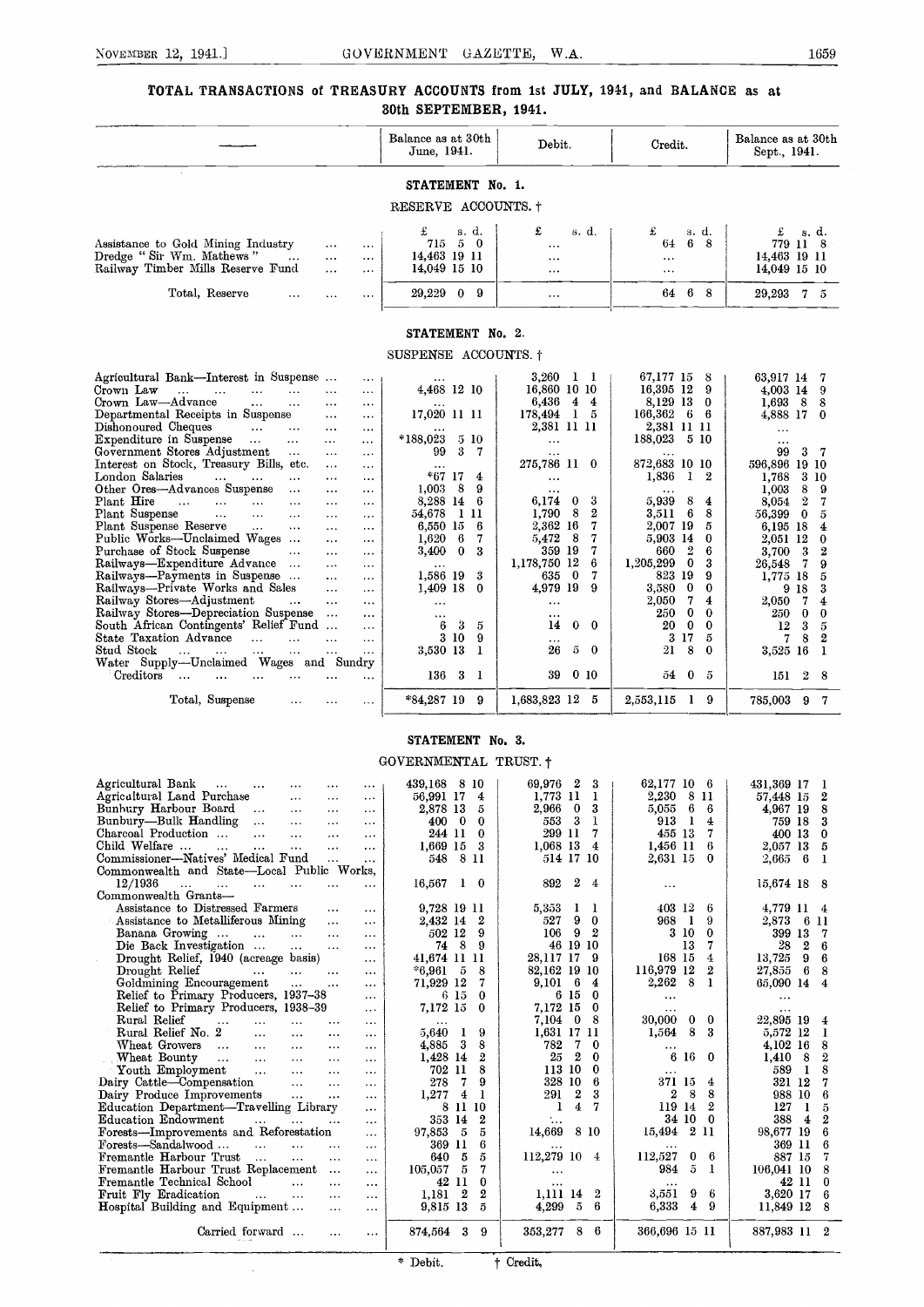### TRANSACTIONS OF TREASURY ACCOUNTS-continued.

| $\label{eq:2.1} \begin{minipage}{0.9\textwidth} \begin{minipage}{0.9\textwidth} \centering \begin{minipage}{0.9\textwidth} \centering \end{minipage} \begin{minipage}{0.9\textwidth} \centering \begin{minipage}{0.9\textwidth} \centering \end{minipage} \begin{minipage}{0.9\textwidth} \centering \end{minipage} \begin{minipage}{0.9\textwidth} \centering \begin{minipage}{0.9\textwidth} \centering \end{minipage} \begin{minipage}{0.9\textwidth} \centering \end{minipage} \begin{minipage}{0.9\textwidth} \centering \end{minipage} \begin$<br>___<br>THE R. P. LEWIS CO., LANSING, MICH. 49-14039-1-120-2 | Balance as at 30th<br>1941.<br>June, | Debit. | Credit. | The completed by the complete state of the complete state of the complete state of the complete state of the complete state of the complete state of the complete state of the complete state of the complete state of the com<br>Balance as at 30<br>1941.<br>Sept., |
|---------------------------------------------------------------------------------------------------------------------------------------------------------------------------------------------------------------------------------------------------------------------------------------------------------------------------------------------------------------------------------------------------------------------------------------------------------------------------------------------------------------------------------------------------------------------------------------------------------------------|--------------------------------------|--------|---------|-----------------------------------------------------------------------------------------------------------------------------------------------------------------------------------------------------------------------------------------------------------------------|
|                                                                                                                                                                                                                                                                                                                                                                                                                                                                                                                                                                                                                     |                                      |        |         |                                                                                                                                                                                                                                                                       |

### STATEMENT No. 3-continued.  $\label{eq:cover} \textsc{GOVERNMENTAL} \textsc{TRUERMENTAL} \textsc{TRUET} \ensuremath{\mathcal{t}} \text{--} \textit{continued}.$

|                                                                                                                                                                                                                                                                                                                                                                                                                                                                                          | £<br>s. d.                                                                  | £<br>s. d.                                         | £<br>s. d.                                   | £<br>s. d                                     |
|------------------------------------------------------------------------------------------------------------------------------------------------------------------------------------------------------------------------------------------------------------------------------------------------------------------------------------------------------------------------------------------------------------------------------------------------------------------------------------------|-----------------------------------------------------------------------------|----------------------------------------------------|----------------------------------------------|-----------------------------------------------|
| Brought forward<br>$\ldots$<br>$\ldots$                                                                                                                                                                                                                                                                                                                                                                                                                                                  | 874,564<br>3<br>-9                                                          | 353,277<br>8<br>-6                                 | 366,696 15 11                                | 887,983 11 :                                  |
| Hospital Fund Contributions<br><b>Contract Contract</b><br>$\ldots$                                                                                                                                                                                                                                                                                                                                                                                                                      | 5,560<br>3 11                                                               | 93,798 19<br>$\overline{4}$                        | 90,174 14<br>$\pm$                           | 1,935 18 11                                   |
| Hospital Fund Grant for Erection of New Perth                                                                                                                                                                                                                                                                                                                                                                                                                                            |                                                                             |                                                    |                                              |                                               |
| Hospital Building<br>$\ddotsc$<br>$\ldots$                                                                                                                                                                                                                                                                                                                                                                                                                                               | 112,443 12<br>- 7                                                           | 35,032<br>- 3<br>- 6                               | 139 17<br>-3                                 | 77,551<br>6                                   |
| Insurance-                                                                                                                                                                                                                                                                                                                                                                                                                                                                               |                                                                             |                                                    |                                              |                                               |
| Assurance Fund<br>$\ldots$<br>$\cdots$<br>Government Fire and Marine Insurance                                                                                                                                                                                                                                                                                                                                                                                                           | 28,557<br>4<br>-6<br>67,819<br>3<br>6                                       | 1,905<br>7<br>4                                    | $304 \t 8$<br>9<br>9                         | 28,861 13 :                                   |
| $\ldots$<br>Government Workers' Compensation<br>$\cdots$                                                                                                                                                                                                                                                                                                                                                                                                                                 | 75,218 11<br>5                                                              | -3<br>23,191<br>3                                  | 5,454 17<br>- 3<br>28,746<br>4               | 71,368 13 1!<br>80,773 11 (                   |
| Public Buildings<br>$\mathbf{1}$ , $\mathbf{1}$<br>$\ldots$<br>$\ldots$                                                                                                                                                                                                                                                                                                                                                                                                                  | 19,488<br>7 11                                                              | 769 18<br>$\bf{0}$                                 | 450<br>$\theta$<br>$\theta$                  | 9 <sub>1</sub><br>19,168                      |
| Railway Accident and Fire Insurance Fund                                                                                                                                                                                                                                                                                                                                                                                                                                                 | $\overline{2}$<br>3<br>138,912                                              | 1,647 19<br>6                                      | 5.632 2<br>- 5                               | 142,896<br>-5                                 |
| Sheriffs' Assurance Fund<br>$\sim 10^{11}$ and $\sim 10^{11}$<br>$\ddots$<br>$\ldots$                                                                                                                                                                                                                                                                                                                                                                                                    | 5,280 16<br>5                                                               |                                                    | 74 13 11                                     | 5,355 10                                      |
| State Insurance<br>$\ldots$<br>$\sim$ $\sim$ $\sim$<br>$\ldots$<br>$\ldots$                                                                                                                                                                                                                                                                                                                                                                                                              | 663,266<br>9<br>11                                                          | 45,768 18<br>-1                                    | 86,279<br>-711                               | 703,776 19<br>€                               |
| Kalgoorlie Metallurgical Laboratory<br>$\ldots$<br>$\dots$                                                                                                                                                                                                                                                                                                                                                                                                                               | 1<br>3<br>74                                                                | 30 lõ<br>8                                         | 7 12<br>$\theta$                             | 50 17                                         |
| Metropolitan Markets<br>$\mathcal{L}^{\mathcal{L}}$ , and $\mathcal{L}^{\mathcal{L}}$ , and $\mathcal{L}^{\mathcal{L}}$<br>$\ldots$<br>$\ldots$<br>Metropolitan Milk Board                                                                                                                                                                                                                                                                                                               | 932<br>$\overline{4}$<br>9<br>$\overline{7}$<br>2,052 17                    | 3<br>2,377 10<br>$7\phantom{.0}$<br>1,536 11       | 5,038 18<br>$\overline{4}$<br>3,286 12 11    | 3,593 12 10<br>3,802 18 11                    |
| $\cdots$<br>$\cdots$<br>Metropolitan Milk Board—Reserve<br>$\ldots$<br>$\ddotsc$                                                                                                                                                                                                                                                                                                                                                                                                         | 20,452<br>6<br>$\bf{0}$                                                     |                                                    | $\cdots$                                     | 20,452<br>6<br>$\sqrt{2}$                     |
| Mines Department-Deposits<br>$\sim 100$ km s $^{-1}$<br>$\dots$<br>$\cdots$                                                                                                                                                                                                                                                                                                                                                                                                              | 330<br>$\theta$<br>$\mathbf{0}$                                             | 20<br>$\theta$<br>$\theta$                         | 15<br>$\theta$<br>$\theta$                   | 325<br>$\bf{0}$<br>€                          |
| Mining Leases—Royalty<br>$\sim 100$ km s $^{-1}$<br>$\sim 100$ km s $^{-1}$<br>$\ldots$<br>$\ldots$                                                                                                                                                                                                                                                                                                                                                                                      | 494<br>7<br>9                                                               | 80<br>7<br>4                                       | 35 14<br>- 9                                 | 449 15                                        |
| Native Affairs Administration<br>$\sim 100$ and $\sim 100$<br>$\ldots$<br>$\ldots$                                                                                                                                                                                                                                                                                                                                                                                                       | 20,650 18 11                                                                | 14,721<br>3<br>6                                   | 13,878<br>$\frac{3}{2}$<br>$\theta$          | 19,807 18<br>÷                                |
| Perth Hospital<br>$\sim 1000$ km $^{-1}$<br>$\sim 100$ km s $^{-1}$<br>$\sim$ $\sim$<br>$\ldots$<br>$\ldots$                                                                                                                                                                                                                                                                                                                                                                             | 40,146 12<br>5                                                              |                                                    | 5,813 12<br>-3                               | 45,960<br>$\overline{4}$<br>₹                 |
| Public Buildings—Suspense<br>$\cdots$<br>$\cdots$<br>$\cdots$                                                                                                                                                                                                                                                                                                                                                                                                                            | 30,343 12<br>5                                                              | 4,396 10<br>-2                                     | $\ddotsc$                                    | $\mathbf 2$<br>25,947                         |
| Public Debt—Sinking Fund<br>$\ldots$<br>$\ddotsc$<br>$\ldots$<br>Public Works—Works and Sales<br>$\ddotsc$<br>$\ldots$                                                                                                                                                                                                                                                                                                                                                                   | $\mathbf{1}$<br>$\boldsymbol{2}$<br>573,576<br>$1,292$ 12<br>$\overline{4}$ | 13,392 17<br>$\theta$                              | $7-0$<br>15,063                              | 1<br>573,576<br>2<br>2.963<br>$\epsilon$      |
| Railways-                                                                                                                                                                                                                                                                                                                                                                                                                                                                                |                                                                             |                                                    |                                              |                                               |
| Additions and Improvements to Opened Rail-                                                                                                                                                                                                                                                                                                                                                                                                                                               |                                                                             |                                                    |                                              |                                               |
| ways<br>$\mathbf{1}_{\mathbf{1}}\mathbf{1}_{\mathbf{2}}\mathbf{1}_{\mathbf{3}}\mathbf{1}_{\mathbf{4}}\mathbf{1}_{\mathbf{5}}\mathbf{1}_{\mathbf{6}}\mathbf{1}_{\mathbf{7}}\mathbf{1}_{\mathbf{8}}\mathbf{1}_{\mathbf{9}}\mathbf{1}_{\mathbf{1}}\mathbf{1}_{\mathbf{1}}\mathbf{1}_{\mathbf{1}}\mathbf{1}_{\mathbf{1}}\mathbf{1}_{\mathbf{1}}\mathbf{1}_{\mathbf{1}}\mathbf{1}_{\mathbf{1}}\mathbf{1}_{\mathbf{1}}\mathbf{1}_{\mathbf{1}}\mathbf{$<br>$\sim 1000$<br>$\ldots$<br>$\ddotsc$ | 10,000<br>$\Omega$<br>$\theta$                                              | $\overline{2}$<br>887<br>8                         |                                              | 9,112 17<br>$\mathcal{L}$                     |
| Inter-System Revenue in Suspense<br>$\ddotsc$<br>$\ddotsc$                                                                                                                                                                                                                                                                                                                                                                                                                               | $\bf{0}$<br>46,000<br>$\bf{0}$                                              | $\bf{0}$<br>$\Omega$<br>46,000                     | 21,000<br>$0 \quad 0$                        | $\overline{\mathbf{a}}$<br>21,000<br>$\bf{0}$ |
| Railway Rolling Stock-Suspense<br>$\sim 100$<br>$\cdots$                                                                                                                                                                                                                                                                                                                                                                                                                                 | 5.042<br>8<br>8                                                             | 1,467 10<br>-8                                     |                                              | 3,574 18 (                                    |
| Replacement of Railway and Traniway Rolling                                                                                                                                                                                                                                                                                                                                                                                                                                              | 28,680<br>$\theta$<br>$\theta$                                              | 2,537 12<br>-3                                     |                                              | 74                                            |
| Stock Suspense<br>$\sim$ $\sim$<br>$\sim 10^{-1}$<br>$\cdots$<br>$\cdots$<br>Roads-                                                                                                                                                                                                                                                                                                                                                                                                      |                                                                             |                                                    | $\ddotsc$                                    | 26,142                                        |
| Federal Aid Roads (New Agreement)<br>$\ldots$                                                                                                                                                                                                                                                                                                                                                                                                                                            | $145,028$ 19<br>8                                                           | 74.769–13<br>-1                                    | 100.904 14<br>$\overline{2}$                 | 171,164<br>0 <sup>1</sup>                     |
| Federal Aid Roads (New Agreement and other                                                                                                                                                                                                                                                                                                                                                                                                                                               |                                                                             |                                                    |                                              |                                               |
| Works)<br>$\sim$<br><b>Contractor</b><br>$\sim 100$ and $\sim 100$<br>$\cdots$<br>$\ddotsc$<br>$\cdots$                                                                                                                                                                                                                                                                                                                                                                                  | 90,349 12<br>8                                                              | 1.862<br>-6<br>5                                   | 21,403<br>8<br>$\overline{4}$                | ÷.<br>109,890 14                              |
| Main Roads<br>$\ldots$<br>$\ldots$<br>$\ldots$<br>$\ldots$<br>$\ddotsc$                                                                                                                                                                                                                                                                                                                                                                                                                  | $\overline{2}$<br>85,696 13                                                 | 11,919 11<br>$\mathbf 0$                           | - 1<br>9,064<br>-5                           | Ĵ,<br>- 3<br>82,841                           |
| Main Roads-Contributions<br>$\ldots$<br>$\cdots$<br>$\cdots$<br>Metropolitan Traffic<br><b>Contract</b>                                                                                                                                                                                                                                                                                                                                                                                  | $3,061$ 0<br>-1<br>6,782 12 10                                              | $\bf{0}$<br>3,000<br>$\bf{0}$<br>11,294<br>9<br>-5 | 29 10<br>$\theta$<br>90,374 19               | 90 10                                         |
| $\cdots$<br>$\ldots$<br>$\cdots$<br>Settlers' Sick and Clothing Fund<br>$\ldots$<br>$\cdots$                                                                                                                                                                                                                                                                                                                                                                                             | 226 10<br>3                                                                 | $\overline{2}$<br>$\Omega$<br>$32\,$               | 9                                            | 85,863<br>-3<br>7<br>$\overline{ }$<br>194    |
| State Brickworks-Depreciation<br>$\cdots$<br>$\sim$ .<br>$\ldots$                                                                                                                                                                                                                                                                                                                                                                                                                        | 12,958<br>- 6<br>8                                                          | $\cdots$                                           | 161 17<br>2                                  | 13,120<br>31(                                 |
| State Gardens Board<br>$\ddotsc$<br>$\cdots$                                                                                                                                                                                                                                                                                                                                                                                                                                             | 381 18<br>6                                                                 | 1,084<br>-1 11                                     | 857<br>$\overline{4}$<br>$\ddot{\mathbf{4}}$ | 01<br>155                                     |
| Technical School Typewriters<br>$\ldots$<br>$\cdots$<br>$\cdots$                                                                                                                                                                                                                                                                                                                                                                                                                         | 284 14<br>$\boldsymbol{2}$                                                  | 9 18<br>$\bf{0}$                                   | $\cdots$                                     | 274 16                                        |
| Tobacco Investigation<br>$\sim 10^{11}$ and $\sim 10^{11}$<br>$\ldots$<br>$\ldots$<br>$\cdots$                                                                                                                                                                                                                                                                                                                                                                                           | 109<br>- 8 11                                                               | 557 11<br>3                                        | 636 19<br>$\bf{0}$                           | 188 16<br>$\mathcal{E}$                       |
| Tourist Bureau<br>$\sim$<br>$\sim 100$ km s $^{-1}$<br>$\cdots$<br>$\ldots$<br>$\cdots$                                                                                                                                                                                                                                                                                                                                                                                                  | 1,9990<br>$\overline{4}$<br>6                                               | $\tilde{\mathfrak{a}}$<br>5,271 13                 | 8,601<br>4<br>2                              | 5,328 11                                      |
| Tramways—Suspeuse …<br>$\sim$ $\sim$<br>$\ldots$<br>$\ldots$<br>$\cdots$<br>Transport Co-ordination Fund<br>$\cdots$<br>$\cdots$                                                                                                                                                                                                                                                                                                                                                         | 21,352 17<br>$\boldsymbol{2}$<br>$\mathbf{2}$<br>7,830                      | 13,943 12<br>-7                                    | 3<br>9,456<br>$\overline{1}$                 | 21,352 17<br>€<br>3,342 12 11                 |
| $\ldots$<br>Vermin Act-                                                                                                                                                                                                                                                                                                                                                                                                                                                                  |                                                                             |                                                    |                                              |                                               |
| Gascoyne Vermin District<br>$\ldots$<br>$\cdots$<br>$\cdots$                                                                                                                                                                                                                                                                                                                                                                                                                             | 1<br>1 10                                                                   |                                                    | 50 17<br>8                                   | 51 19<br>- 1                                  |
| Vermin Act<br>and the contract of the con-<br>$\cdots$<br>$\ddotsc$<br>$\cdots$                                                                                                                                                                                                                                                                                                                                                                                                          | 14,851 19<br>- 3                                                            | 6,177 17 2                                         | 3<br>5,600<br>4                              | $-5$<br>14,274                                |
| Wire Netting-                                                                                                                                                                                                                                                                                                                                                                                                                                                                            |                                                                             |                                                    |                                              |                                               |
| Advance Repayments, No. 1<br>$\sim$<br>$\ddotsc$<br>$\cdots$                                                                                                                                                                                                                                                                                                                                                                                                                             | 1,145<br>3<br>8                                                             | .                                                  | 336 10 10                                    | $1,481$ 14 $\pm$                              |
| Advance Repayments, No. 2<br>$\sim$ 100 $\mu$<br>$\cdots$<br>$\ddotsc$<br>Commonwealth—Wire Netting                                                                                                                                                                                                                                                                                                                                                                                      | 6,246<br>-7<br>6                                                            | 4,726 11<br>$\mathbf{I}$<br>9<br>$\overline{2}$    | 4.726 11<br>-1                               |                                               |
| $\sim$<br>$\ddotsc$<br>Workers' Homes Board-McNess Housing<br>$\ddotsc$                                                                                                                                                                                                                                                                                                                                                                                                                  | 20,388 19<br>3                                                              | 13<br>5 II<br>2.941                                | $\bf{0}$<br>3,547 17                         | 6,232 18<br>-4<br>20,995 10<br>4              |
| McNess Housing Reserve                                                                                                                                                                                                                                                                                                                                                                                                                                                                   | 30.134<br>$\mathbf{2}$<br>- 8                                               | 2<br>$\overline{2}$<br>99                          |                                              | 30,035<br>-0<br>- 6                           |
| Receipts in Suspense                                                                                                                                                                                                                                                                                                                                                                                                                                                                     | 4,397 17<br>5                                                               | 36,849 11<br>-5                                    | 36,785<br>$\bf{0}$<br>$\bf{0}$               | 4,333<br>- 6<br>-0                            |
| Workers' Homes Fund<br>$\cdots$<br>$\cdots$                                                                                                                                                                                                                                                                                                                                                                                                                                              | 33,537 10<br>$\overline{4}$                                                 | -5<br>$\mathbf{6}$<br>41,706                       | 33,276<br>5<br>8                             | 25,107 10<br>-6                               |
|                                                                                                                                                                                                                                                                                                                                                                                                                                                                                          |                                                                             |                                                    |                                              |                                               |
| Total, Governmental Trust                                                                                                                                                                                                                                                                                                                                                                                                                                                                | 3,257,944 3<br>9                                                            | 859,099 0 10                                       | 973,905<br>9<br>$\mathbf{1}$                 | 3,372,750 12 (                                |

### STATEMENT No. 4. PRIVATE TRUST. †

| Army Training<br>$\cdots$<br>$\cdots$        | $\cdots$<br>.             | .        | $1.671 \quad 9 \quad 8$ |                |            | 2,198 7 7    |                |         | $2.120 \t 0 \t 0$ |    |            | 1.593                   | 2 <sub>1</sub> |     |
|----------------------------------------------|---------------------------|----------|-------------------------|----------------|------------|--------------|----------------|---------|-------------------|----|------------|-------------------------|----------------|-----|
| Clerk of Courts<br>$\mathbf{1}$<br>$\cdots$  | $\cdots$<br>$\cdots$      | $\cdots$ | 7.849 19 2              |                |            | 54.401 15 0  |                |         | 52,772 0 11       |    |            | $6.220\quad 5\quad 1$   |                |     |
| Charitable Institutions<br>$\ddotsc$         | $\cdots$<br>$\cdots$      | $\cdots$ | 2,354 8 1               |                |            | 944 12 10    |                |         | 883 3 8           |    |            | 2.292 18 11             |                |     |
| Civil Defence—Perth A.R.P. Administration    |                           | $\cdots$ | $\cdots$                |                |            | $\cdots$     |                |         | 448               |    | $0\quad 0$ | 448                     | $0 \quad 0$    |     |
| Commissioner of Native Affairs               | $\cdots$<br>$\cdots$      | $\cdots$ | 605.                    | $\overline{4}$ | 3          | 799 18 2     |                |         | $1.076$ 11        |    |            | 881 17                  |                | - 7 |
| Commonwealth Defence Training-R.A.A.F.       |                           | $\cdots$ | 1.783                   | -9             | 5          | $966\,15\,0$ |                |         | $1.815 \t0 \t0$   |    |            | 2,631 14 5              |                |     |
| Commonwealth Income Tax—Stamp Sales          |                           | $\cdots$ |                         | 39 18 0        |            | 72.202 17    |                | - 8     | $81,619$ 5 0      |    |            | $9.456 \quad 5 \quad 4$ |                |     |
| Commonwealth Training Factory Board—Training |                           |          | 1.724                   | $\overline{4}$ |            | 890 16 1     |                |         | 437 10 0          |    |            | $1.270$ 18 0            |                |     |
| Curator of Intestate Estates                 | $\mathbf{1}$<br>$\ddotsc$ | $\cdots$ | 44.659                  | -6             | 4          | 4.292        |                | -7-11   | 10,568 17 11      |    |            | 50.935 16 4             |                |     |
| $\operatorname{Deposits}$ —                  |                           |          |                         |                |            |              |                |         |                   |    |            |                         |                |     |
| Contractors' Deposits                        | $\cdots$<br>$\cdots$      |          | 34,189 19 11            |                |            | 5,413 15 10  |                |         | $4,604$ 7 2       |    |            | 33,380 11 3             |                |     |
| Deposits on Land Application                 | $\cdots$<br>$\ddotsc$     | .        | 3,620                   |                | -2 11      | 2.764 8 6    |                |         | 1.499 18          |    | - 0        | 2,355 12 5              |                |     |
| Griffen Coal Mining Co., Ltd.                | $\cdots$                  | $\cdots$ | 250                     |                | $0\quad 0$ | 3            | $\overline{2}$ | 6       | З.                | -2 |            | 250                     | $0\quad 0$     |     |
| Railway Traffic Deposits                     | $\ddotsc$<br>$\cdots$     | $\cdots$ | 69,027 19 10            |                |            | 1.544        |                | 89      | $1,218$ 10 2      |    |            | 68.702                  | $1 \quad 3$    |     |
|                                              |                           |          |                         |                |            |              |                |         |                   |    |            |                         |                |     |
| Carried forward                              |                           | .        | 167.776                 |                | 8          | 146,423      |                | $5\,10$ | 159,066           |    | 6 10       | 180,419                 | 28             |     |
|                                              |                           |          |                         |                |            |              |                |         |                   |    |            |                         |                |     |

† Credit.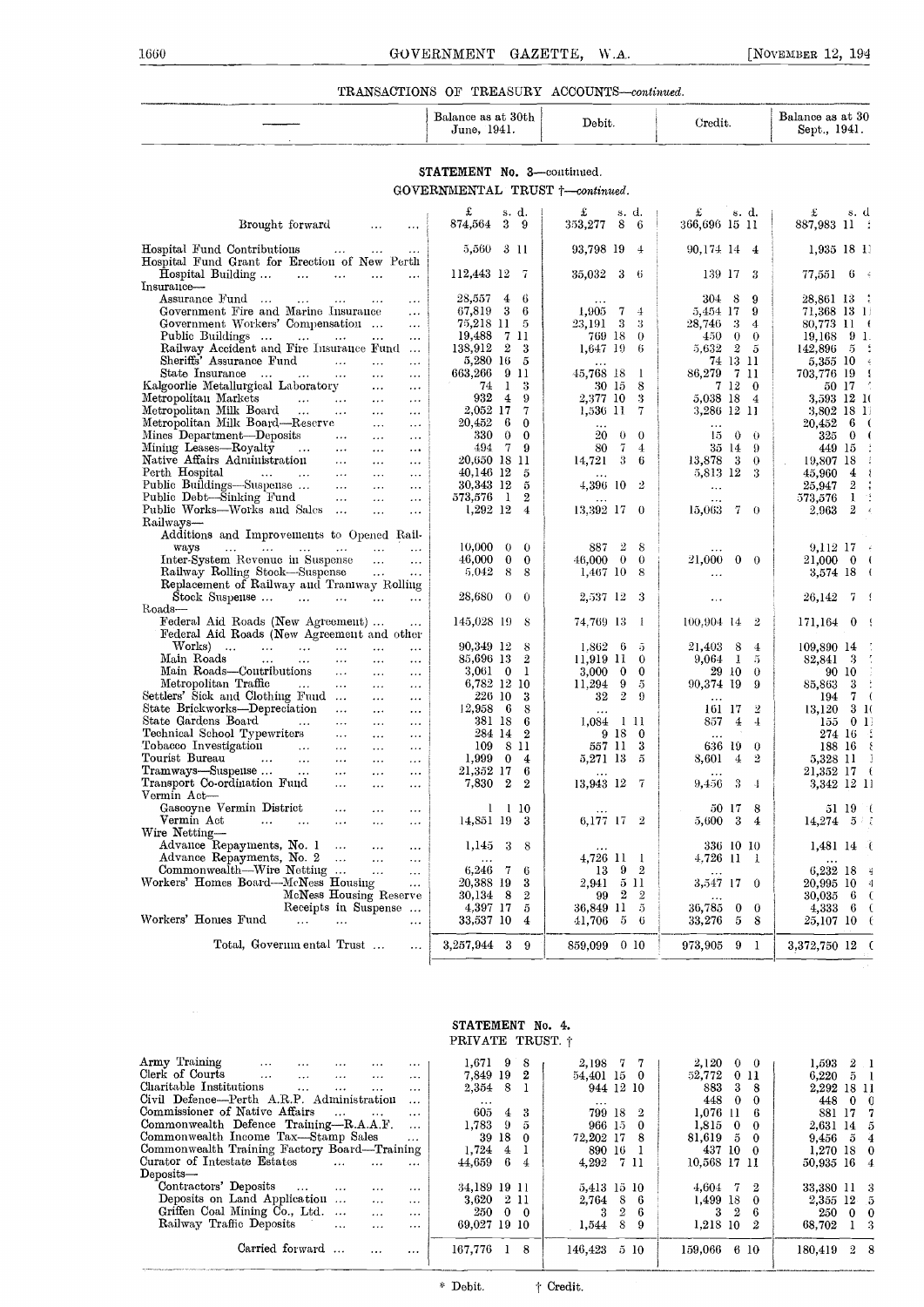### TRANSACTIONS OF TREASURY ACCOUNTS-continued.

|                                                                                                              |                          | Balance as at 30th<br>June, 1941.                        | Debit.                                         | Credit.                                                        | Balance as at 30th<br>Sept., 1941.                |
|--------------------------------------------------------------------------------------------------------------|--------------------------|----------------------------------------------------------|------------------------------------------------|----------------------------------------------------------------|---------------------------------------------------|
|                                                                                                              |                          | <b>STATEMENT No. 4</b> continued.                        |                                                |                                                                |                                                   |
|                                                                                                              |                          | PRIVATE TRUST <sup>+-continued.</sup>                    |                                                |                                                                |                                                   |
|                                                                                                              |                          | £<br>s. d.                                               | £<br>s. d.                                     | £<br>s. d.                                                     | £<br>S. d.                                        |
| Brought forward<br>Deposits—continued.                                                                       | .                        | 167,776<br>$1 \quad 8$                                   | 146,423<br>5 10                                | 159,066<br>6 10                                                | 180,419<br>$\overline{2}$<br>- 8                  |
| Students' Deposits:                                                                                          |                          |                                                          |                                                |                                                                |                                                   |
| Muresk College<br>$\cdots$                                                                                   |                          | 128<br>3<br>2                                            |                                                | 3<br>$\theta$<br>-0                                            | 3<br>2<br>131                                     |
| Narrogin School of Agriculture<br>$\cdots$                                                                   | $\cdots$                 | 246<br>$\bf{0}$<br>$\theta$                              | $\cdots$                                       |                                                                | 246<br>0<br>$\bf{0}$                              |
| School of Mines, Kalgoorlie<br>$\ddotsc$<br>School of Mines, Wiluna<br>$\sim$ .<br>$\ddotsc$                 | $\ddotsc$<br>$\ddotsc$   | 39<br>$\bf{0}$<br>$\bf{0}$<br>$\bf{0}$<br>5.<br>$\bf{0}$ | 15 17<br>6<br>0<br>$\theta$<br>-1              | 6<br>$\bf{0}$<br>-0                                            | $\boldsymbol{2}$<br>29<br>6<br>4<br>0<br>$\bf{0}$ |
| Federal Income Tax—Departmental Collections                                                                  |                          | $1,500$ 18<br>3                                          | 21,980<br>9<br>-8                              | 36,035 12<br>7                                                 | -1<br>$\overline{2}$<br>15,556                    |
| W.A. Timber Export Association<br>$\ldots$                                                                   | $\overline{\phantom{a}}$ | 814<br>7<br>7                                            | $\cdots$                                       | 5<br>16<br>7                                                   | 830 13<br>$\overline{2}$                          |
| Whaling Act, 1937<br>$\ddotsc$<br>$\ldots$<br>Geraldton Hospital—McKellar Estate<br>$\cdots$                 | $\ddotsc$<br>$\ddotsc$   | $\mathbf{0}$<br>50<br>$\theta$<br>922 16<br>7            | <br>-17<br>-6                                  |                                                                | 50<br>$\bf{0}$<br>$\theta$                        |
| Rush Bequest<br>$\ldots$                                                                                     | $\cdots$                 | 7<br>3,684<br>8                                          | Τ.<br>$\ddotsc$                                | $\ddotsc$<br>$\cdots$                                          | 920 19<br>1<br>7<br>3,684<br>8                    |
| Rush Bequest Income                                                                                          | $\sim$ $\sim$            | 10<br>$\overline{4}$<br>6                                | 32<br>3<br>$\overline{2}$                      | 33<br>4<br>-9                                                  | 6<br>П<br>-1                                      |
| Kalgoorlie Hospital-G. C. W. Robinson Bequest<br>Kalgoorlie Hospital-John Stevenson Bequest                  |                          | 3,235 17 10                                              | 5<br>$\theta$<br>-6                            | 679<br>9<br>4                                                  | 8<br>3,915<br>-1                                  |
| Insurance-                                                                                                   | $\ddotsc$                | 500<br>$\bf{0}$<br>$\bf{0}$                              | $\ddotsc$                                      | 0 <sub>16</sub><br>8                                           | 500 16<br>8                                       |
| Insurance Companies Act, 1918<br>$\cdots$                                                                    | $\cdots$                 | 201,010 0<br>$\bf{0}$                                    | $\ddotsc$                                      |                                                                | 201.010<br>0<br>0                                 |
| Life Assurance Companies Act<br>$\ldots$                                                                     | $\ddotsc$                | $126,609$ 0<br>3                                         | $\cdots$                                       | .                                                              | 3<br>126,609<br>0                                 |
| Life Assurance Fund<br>$\mathbf{1}$<br>$\ldots$<br>$\ddotsc$<br>Police Benefit Fund Distribution<br>$\cdots$ | $\ddotsc$<br>$\cdots$    | 926 19<br>-1<br>8,250<br>9<br>-1                         | 12<br>71.<br>9<br>6<br>205<br>$\boldsymbol{4}$ | $\overline{2}$<br>0<br>55                                      | 6<br>6<br>910                                     |
| Railway Employees' Death Benefit Fund                                                                        | $\cdots$                 | 121,031 17<br>$\bf{0}$                                   | 8<br>7.572<br>8                                | $\cdots$<br>9.755–14<br>$\theta$                               | 8,044 15<br>5<br>$\overline{2}$<br>123.215<br>4   |
| Railway Servants' Benefit Fund<br>$\cdots$                                                                   | $\cdots$                 | 1,735 12<br>9                                            | 0<br>$\bf{0}$<br>54                            | -8<br>57<br>-7                                                 | 1,739<br>1<br>4                                   |
| W.A.G.R. Provident Fund<br>$\cdots$<br>Water Supply Provident Fund                                           | $\cdots$                 | 3,230<br>7<br>6<br>292 11<br>$\bf{0}$                    | 3.070 11<br>4                                  | 3,074 15<br>$\overline{4}$                                     | 3,234 11<br>6                                     |
| $\ldots$<br>Workers' Compensation Act, 1924<br>$\ldots$                                                      | $\cdots$<br>$\cdots$     | 60,150<br>$\mathbf{0}$<br>$\bf{0}$                       | 116.<br>0<br>0<br>$\ddotsc$                    | 141 12<br>9<br>$\ddotsc$                                       | 318<br>3<br>9<br>60,150<br>$\bf{0}$<br>$\bf{0}$   |
| Interstate Destitute Persons<br>$\ddotsc$<br>$\ddotsc$                                                       | $\cdots$                 | 54 14 11                                                 | 6<br>842 15                                    | 891<br>$\theta$<br>$\theta$                                    | 102<br>-19<br>5                                   |
| Iron Ore Assays<br>$\sim 100$<br>$\cdots$<br>$\cdots$<br>$\ddotsc$                                           | $\cdots$                 | 257 10<br>-9                                             | 97<br>7<br>6                                   | $\ddotsc$                                                      | 3<br>160<br>3                                     |
| Iron Ore Survey, No. 1 Account, Yampi<br>Iron Ore Deposits, Survey No. 2<br>$\ldots$                         | $\cdots$<br>$\ldots$     | 8<br>331.<br>- 8<br>429 13<br>$\bf{0}$                   | $\cdots$<br>$\ddotsc$                          | $\ddotsc$<br>$\cdots$                                          | 8<br>8<br>331<br>429 13<br>$\bf{0}$               |
| Local Authorities-                                                                                           |                          |                                                          |                                                |                                                                |                                                   |
| Municipal Loan Sinking Fund                                                                                  |                          | 647,303 12<br>-6                                         | 8,017<br>0<br>-8                               | 8,064 18<br>$\overline{2}$                                     | 647,351 10<br>0                                   |
| Road Board Current<br>$\ddotsc$<br>$\cdots$<br>Road Board Sinking Fund<br>$\ddotsc$<br>$\cdots$              | $\cdots$<br>$\cdots$     | 15,136 16<br>9<br>165,538 14 6                           | 18,501<br>4.<br>- 9<br>411<br>6.754            | 20,626 16<br>$\mathbf{I}$<br>$_{2,367}$<br>1<br>$\overline{4}$ | 17,262<br>8<br>- 1                                |
| Water Board Sinking Fund<br>$\cdots$<br>$\cdots$                                                             | $\ddotsc$                | 3,188 16 10                                              | $\ddotsc$                                      | -9<br>98<br>9                                                  | 161,151–10–11<br>3,287<br>6<br>-7                 |
| Mental Hospital Patients' Comforts and Private                                                               |                          |                                                          |                                                |                                                                |                                                   |
| Cash<br>$\ddotsc$<br>Migration-                                                                              | .                        | 438<br>8<br>-9                                           | 324<br>-9<br>U                                 | 397 17<br>-6                                                   | 512<br>4<br>-6                                    |
| Overseas Settlement Committee Advance                                                                        | $\cdots$                 | 8 14 11                                                  |                                                |                                                                | 8<br>-14 II                                       |
| Official Receiver in Bankruptcy<br>$\ddotsc$<br>$\cdots$                                                     | $\cdots$                 | 968 16<br>-1                                             | 9<br>285<br>-3                                 | 25<br>0<br>$\bf{0}$                                            | 708<br>6 10                                       |
| Official Trustee<br>$\sim 10$<br>$\cdots$<br>$\cdots$<br>$\cdots$<br>Old Men's Home Entertainment Fund       | $\ddotsc$                | 8<br>$100\quad 6$<br>63 12<br>$\bf{0}$                   | 4,654 11<br>9                                  | 5,020<br>6<br>3                                                | 466<br>1<br>$\boldsymbol{2}$                      |
| $\cdots$<br>Pay Roll Tax<br>$\cdots$<br>$\cdots$<br>$\cdots$<br>$\cdots$                                     | $\cdots$<br>$\ddotsc$    |                                                          | 23,714<br>3 H                                  | 23,739 18<br>-1                                                | 63 12<br>$\bf{0}$<br>25 14<br>$\overline{2}$      |
| Prisoners' Private Cash<br>$\sim$ $\sim$<br>$\ldots$<br>$\ldots$                                             | $\cdots$                 | 382 18<br>$\bf{0}$                                       | 8<br>7<br>377                                  | 556 12<br>$\overline{4}$                                       | 562<br>19                                         |
| Purchase of Tailings<br>$\sim$ $\sim$<br>$\cdots$<br>$\cdots$                                                | $\cdots$                 | 9<br>9<br>8,415                                          | 12,872 14<br>3                                 | 14,128 19<br>5                                                 | 9,671 14 11                                       |
| Registrar Supreme Court<br>$\cdots$<br>$\cdots$<br>$\ddotsc$<br>Scholarships---                              | $\ddotsc$                | 5<br>1,062<br>6                                          | 1,850 14<br>6                                  | 2,916 10<br>9                                                  | 2,128<br>1                                        |
| Thomas Coombe                                                                                                |                          | $3\,15\,4$                                               | 66 13 4                                        | $130 \t 5 \t 3$                                                | 67<br>7<br>3                                      |
| James and Rose Coombe Scholarship<br>$S$ hell                                                                | .                        | 60<br>$\mathbf{0}$                                       | 30<br>$\bf{0}$<br>$\bf{0}$                     | 70<br>$\bf{0}$<br>$\bf{0}$                                     | 46<br>$\bf{0}$<br>$\bf{0}$                        |
| $\ddotsc$<br>$\cdots$<br>$\ddotsc$<br>$\cdots$<br>.<br>Sheriff<br>$\ddotsc$<br>$\ddotsc$<br><br>$\cdots$<br> | $\ddotsc$                | 282 10<br>$\bf{0}$<br>24<br>- 8<br>5                     | 30<br>$\bf{0}$<br>$\bf{0}$<br>63<br>16<br>9    | <br>5 11<br>48                                                 | $252\,$ 10<br>0<br>8 17                           |
| Shipping Master<br>$\sim$ $\sim$<br><br><br>.                                                                | <br>.                    | 65 15<br>7                                               | 25<br>7 10                                     |                                                                | 7<br>40<br>-7<br>9                                |
| Sundry Creditors<br>$\ldots$<br>$\ddotsc$<br>$\cdots$<br>.                                                   | $\ddotsc$                | 16,001<br>4<br>8                                         | 14,496<br>9<br>-7                              | 17,568 13<br>$\frac{4}{ }$                                     | 19,073<br>-8<br>5                                 |
| Superanmuation Fund<br><br>$\cdots$<br>$\cdots$<br>Superannuation Board Reserve<br><br>.                     | $\cdots$                 | $\bf{3}$<br>5,971<br>7<br>450,485 17<br>-1               | 59,772<br>5 <sub>1</sub><br>956 12 10          | 67,123 13<br>8<br>-3                                           | 13,322 12<br>2                                    |
| Trustees—                                                                                                    | .                        |                                                          |                                                | 41,103<br>5                                                    | 490,632<br>7<br>8                                 |
| Perpetual Trustees, Executor & Agency Co                                                                     |                          | $5,000 \quad 0$<br>0                                     | $\ddotsc$                                      | .                                                              | 5,000<br>$\bf{0}$<br>0                            |
| Testamentary and Trust Deposits<br>$\cdots$<br>W.A. Trustee, Executor & Agency Co., Ltd.                     |                          | 314 9<br>8<br>5,000 0<br>$\bf{0}$                        | $\ddotsc$                                      | 9<br>59<br>$\overline{0}$                                      | 373 18<br>8                                       |
| Unclaimed Moneys<br>$\sim$ $\sim$<br>$\mathbf{A}$ and $\mathbf{A}$ and $\mathbf{A}$<br>$\ldots$<br>$\ldots$  | $\ddotsc$                | 3,327 19<br>-9                                           | $\ddotsc$<br>610<br>34                         | $\cdots$<br>                                                   | 5,000<br>$\mathbf{0}$<br>0<br>3,293 12 11         |
| War Service Homes<br>$\ldots$<br>$\ddotsc$<br>$\ddotsc$                                                      |                          | 1013<br>7                                                | 5,194 14 2                                     | 6,288 14 0                                                     | 1,104 13<br>õ                                     |
| Wooroloo Sanatorium—Logue Bequest<br>$\sim$ $\sim$<br>McNess Donation                                        | $\cdots$                 | 47 10 7                                                  |                                                |                                                                | 47 10<br>7                                        |
|                                                                                                              | $\cdots$                 | 2,439 8 11                                               | $\ddotsc$                                      | 12<br>6<br>- 3                                                 | 2,451 15<br>2                                     |
| Total, Private Trust<br>.                                                                                    | $\cdots$                 | $2,034,812$ 3 4                                          | $2\quad 0$<br>338,507                          | $420,163$ 7 1                                                  | 2,116,468 8 5                                     |
|                                                                                                              |                          |                                                          |                                                |                                                                |                                                   |

### STATEMENT No. 5.

### ADVANCE TO TREASURER.\*

| Advance to Pearlers (1939 Season)   |          | $\cdots$<br>$\cdots$        | 5,144 7 11      |                |                 | $\cdots$     |                |                | 1,715 17   |       | я    | 3.428 10 8      |             |             |
|-------------------------------------|----------|-----------------------------|-----------------|----------------|-----------------|--------------|----------------|----------------|------------|-------|------|-----------------|-------------|-------------|
| Advance to Evacuees<br>$\mathbf{1}$ | $\cdots$ | $\cdots$<br>$\cdots$        |                 |                |                 | 27           | 6              | -5             | $\cdots$   |       |      |                 | 2765        |             |
| Agricultural Bank-Fees Advance      |          | $\cdots$<br>$\cdots$        |                 | 614            | 4               | $\cdots$     |                |                | $\cdots$   |       |      |                 | 6 14 4      |             |
| Albany Freezing Works<br>$\cdots$   | $\cdots$ | $\cdots$<br>$\cdots$        |                 | $900 \quad 0$  | $\theta$        | $\cdots$     |                |                | $\cdots$   |       |      | $900 \t 0 \t 0$ |             |             |
| Cablegrams in Suspense<br>$\cdots$  |          | $\cdots$<br>$\cdots$        |                 | †10 10         | - 6             | $52-$        |                | -511           |            | 50 10 | 5    |                 | 18150       |             |
| Commonwealth Defence Works          | $\cdots$ | $\cdots$<br>$\cdots$        | 9,255           | 8 <sup>8</sup> | -9              | 52,318 10 11 |                |                | $40,745$ 2 |       | -3   | 20,828 17 5     |             |             |
| Crown Law-Payments in Suspense      |          | $\cdots$<br>$\cdots$        | 297             |                | 0 <sup>10</sup> | 719 14 4     |                |                | 708        | -3    | 2    | $308$ 12 0      |             |             |
| Emergency Survey—Military           | $\cdots$ | $\cdots$<br>$\cdots$        |                 | 416 12         | $\cdot$ 2       | 1.997 17 0   |                |                | 1.232      |       | 5 11 | 1.182           | 3           |             |
| Expenditure Advances<br>$\sim$      | $\cdots$ | $\cdots$<br>$\cdots$        | $\cdots$        |                |                 | 182,305      |                | $0\quad 0$     | $\cdots$   |       |      | 182.305         | $0\quad 0$  |             |
| Kalgoorlie Mechanics' Institute     | $\cdots$ | $\cdots$<br>$\cdot$ $\cdot$ | $1.000 \quad 0$ |                | - 0             | $\cdots$     |                |                | $\cdots$   |       |      | 1,000           | $0 \quad 0$ |             |
| Liquid Fuel Control Board           | $\cdots$ | $\cdots$<br>$\cdots$        | 3,170 16        |                | -8              | 2,377        | $\overline{D}$ | 9              | 4,458 18   |       | 6    | 1.089           | 3 H         |             |
| Loans for Road Construction         |          | $\cdots$<br>$\cdots$        | 150-            | $\sim 0$       | - 0             | $\cdots$     |                |                | $\cdots$   |       |      | 150             |             | $0 \quad 0$ |
| Carried forward                     |          | $\cdots$                    | 20,330 10       |                | 2               | 239,798      | $\bf{0}$       | $\overline{4}$ | 48,910 17  |       | 6    | 211,217 13 0    |             |             |

\* Dabit.

 $+$  Cradit.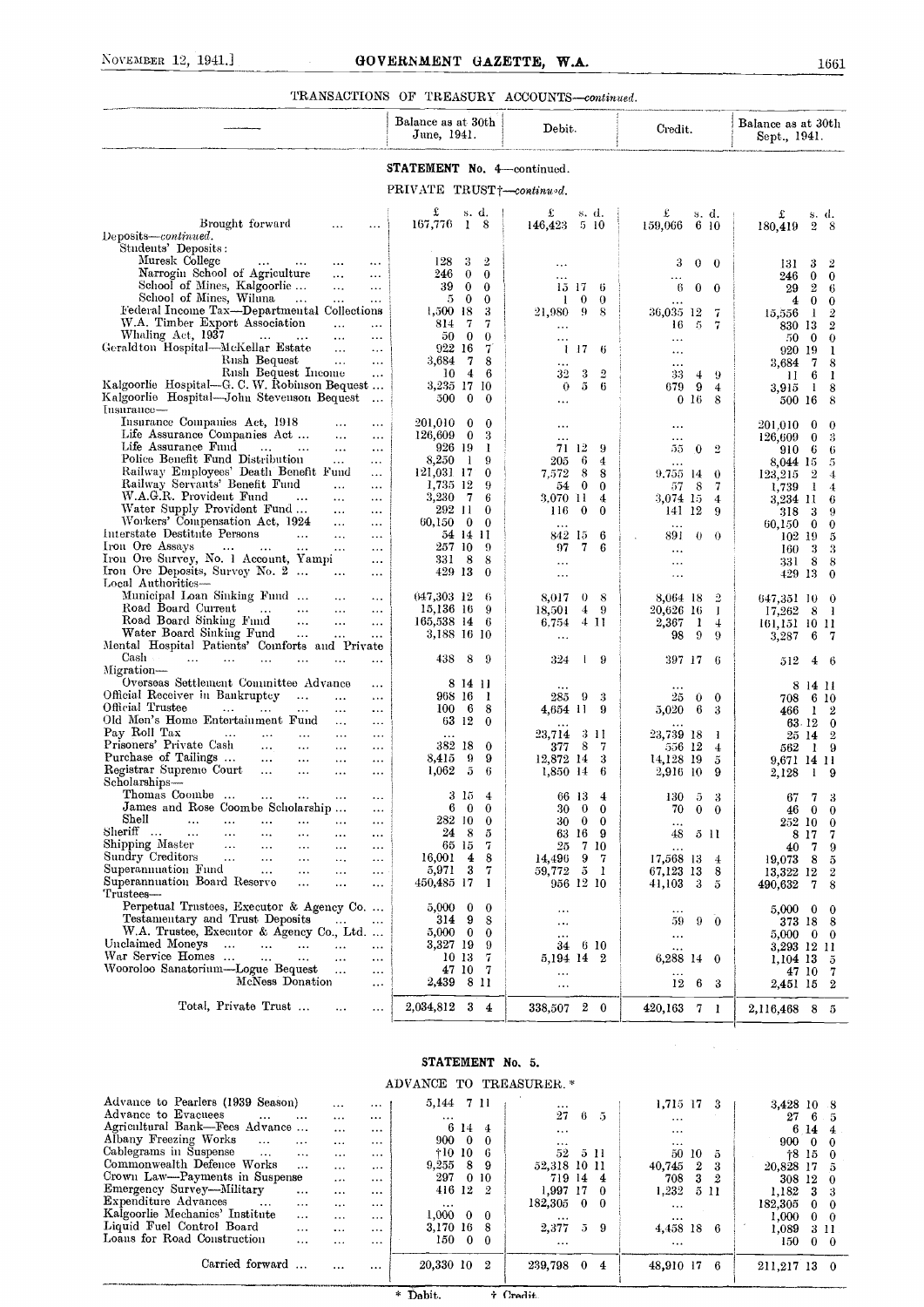### TRANSACTIONS OF TREASURY ACCOUNTS-continued.

|                                                                                                                                                       | Balance as at 30th<br>June, 1941.                                       | Debit.                                                     | Credit.                                    | Balance as at 30tl<br>Sept., 1941.                         |
|-------------------------------------------------------------------------------------------------------------------------------------------------------|-------------------------------------------------------------------------|------------------------------------------------------------|--------------------------------------------|------------------------------------------------------------|
|                                                                                                                                                       | $STATEMENT$ No. $5$ — continued.<br>ADVANCE TO TREASURER * - continued. |                                                            |                                            |                                                            |
|                                                                                                                                                       | £<br>s. d.                                                              | £<br>s. d.                                                 | £<br>s. d.                                 | s. d.<br>£                                                 |
| Brought forward<br>$\ddotsc$<br>                                                                                                                      | 20,330 10<br>$\mathbf{2}$                                               | 239,798<br>$\bf{0}$<br>$\overline{4}$                      | - 6<br>48,910 17                           | 211,217 13 0                                               |
| London Payments in Suspense<br>$\cdots$<br><br>$\ddotsc$<br>Mechanical Appliances-Suspense                                                            | 5,280<br>-3<br>$\bf{0}$<br>1,366 12<br>6                                | 569 16<br>- 7                                              | 5,813 13 8                                 | 36<br>511<br>1,366 12<br>6                                 |
| $\cdots$<br>$\cdots$<br>Overseas Children<br><b>Contract Contract</b><br>$\cdots$<br>$\cdots$<br>$\cdots$                                             | 88 16<br>0                                                              | $\cdots$<br>79<br>6<br>-1                                  | $\cdots$                                   | 168<br>$\mathbf{2}$<br>1                                   |
| Postage Stamps<br>$\mathbf{1}$ , and $\mathbf{1}$<br>$\cdots$<br>$\cdots$<br>$\ldots$<br>$\cdots$                                                     | 888 15 4                                                                | 3,284<br>$\bf{0}$<br>$\bf{0}$                              | 3,396 15 7                                 | 775 19<br>9                                                |
| Purchase of Petrol for Water Haulage<br>$\cdots$<br>$\cdots$<br>Railways-Departmental Works and Sales<br>$\cdots$                                     | 262<br>6<br>0<br>43,364<br>6<br>1                                       | 10 <sup>°</sup><br>9<br>$\boldsymbol{2}$<br>70,215 19<br>3 | <br>67,977 19<br>$\overline{\mathbf{4}}$   | $\boldsymbol{2}$<br>272 15<br>45,602<br>6<br>0             |
| Renovation of D. & W. Murray's Buildings<br>$\ldots$                                                                                                  | 450.<br>09                                                              | 014<br>6                                                   | 6<br>58<br>6                               | 392<br>8<br>9                                              |
| State Shipping Service-Expenditure Advance<br>$\cdots$                                                                                                | 94,653 17 10                                                            | $\cdots$                                                   |                                            | 94,653 17 10                                               |
| Sundry Debtors<br>$\cdots$<br>$\ddotsc$<br>$\sim$ 100 $\mu$<br><br>Treasury Paymaster's Advance<br>$\sim$ $\sim$<br>$\ddotsc$<br>$\ldots$             | 14,284<br>$5\quad 4$<br>5,979<br>911                                    | 16,858<br>3<br>$\overline{4}$<br>31,096 15<br>3            | 15,355 14 1<br>30,966 16 11                | 15,786 15<br>6<br>3<br>6,109<br>8                          |
| Wheat Stabilisation Advance, 1941-42<br>$\cdots$<br>$\cdots$                                                                                          | $1,019$ 19 9                                                            | 377 18<br>$\bf{0}$                                         | 2 16 8                                     | $1,395$ 1 1                                                |
| Western Australian Worsted and Woollen Mills                                                                                                          | $\cdots$                                                                | 1,500<br>$\mathbf{0}$<br>$\bf{0}$                          | 226 910                                    | $1,273$ 10 2                                               |
| Total, Advance to Treasurer<br>$\cdots$                                                                                                               | 187,969 2 8                                                             | 363,791 3 5                                                | 172,709 10 1                               | 379,050 16 0                                               |
|                                                                                                                                                       | STATEMENT No. 6.                                                        |                                                            |                                            |                                                            |
|                                                                                                                                                       | TRADING CONCERNS. †                                                     |                                                            |                                            |                                                            |
| State Brickworks<br>$\cdots$<br><br>$\cdots$<br><br>$\cdots$                                                                                          | $2,531$ 0<br>- 8                                                        | $11,364$ 4 10                                              | 9,828 13 0                                 | 8 10<br>995                                                |
| State Hotels<br>$\cdots$<br>$\cdots$<br>$\cdots$<br>$\cdots$<br><br>$\cdots$<br>State Implement Works<br>$\cdots$<br>$\cdots$<br>$\cdots$<br>$\cdots$ | 11,823 18<br>- 5<br>23,689 18 2                                         | 48<br>18,344<br>30,693 19<br>- 0                           | 12,624 13<br>$\overline{4}$<br>26,553 13 5 | 7 1<br>6,104<br>19,549 12<br>- 7                           |
| State Quarries<br>$\cdots$<br>$\cdots$<br>$\cdots$<br>$\ddotsc$<br>$\cdots$                                                                           | 1,953 19 8                                                              | $\mathbf{2}$<br>2,439<br>-8                                | 2,425 8 10                                 | $1,940 \quad 510$                                          |
| State Saw Mills<br>$\cdots$<br>$\cdots$<br>$\cdots$<br>$\cdots$<br>$\cdots$<br>State Shipping Service<br>$\ddotsc$                                    | 77,436 18 4                                                             | 110,843 19<br>-9<br>58,782 2<br>-6                         | 85,463 19 11<br>67,976 17 8                | 52,056 18 6                                                |
| $\ddotsc$<br>$\cdots$<br>$\cdots$                                                                                                                     | $\cdots$                                                                |                                                            |                                            | 9,194 15 2                                                 |
| Total, Trading Concerns<br><br>                                                                                                                       | 117,435 15 3                                                            | 232,467 13 5                                               | 204,873 6 2                                | 89,841 8 0                                                 |
|                                                                                                                                                       | STATEMENT No. 7.                                                        |                                                            |                                            |                                                            |
|                                                                                                                                                       | GOVERNMENTAL TRUST FUND INVESTMENTS. *                                  |                                                            |                                            |                                                            |
| Agricultural Land Purchase<br>$\ddotsc$<br><br><br>Depreciation Fund<br>$\cdots$<br>$\cdots$<br><br>$\cdots$                                          | 97,173<br>2<br>- 7<br>6<br>12,958<br>8                                  | 29,013 19<br>- 7<br>$7\quad 4$<br>$\overline{4}$           | $\ddotsc$<br>$\cdots$                      | 126,187<br>$2\quad 2$<br>12,965 11<br>$\bf{0}$             |
| Fremantle Harbour Trust Replacement<br>$\cdots$<br>$\ldots$                                                                                           | $5\overline{5}$<br>- 7<br>105,057                                       | 999 17<br>2                                                | $\cdots$                                   | 106,057 2<br>9                                             |
| Insurance-<br>Assurance Fund<br>$\ddotsc$<br>$\cdots$<br>$\cdots$                                                                                     | 27,821 14 10                                                            | 42<br>8<br>$\boldsymbol{2}$                                |                                            | 3<br>27,864<br>0                                           |
| Government Fire Insurance<br>$\ddotsc$<br>$\cdots$<br>$\cdots$                                                                                        | 14,159 10<br>- 6                                                        |                                                            | <br>$\ddotsc$                              | 14,159 10<br>6                                             |
| Railway Accident and Fire Insurance<br>$\cdots$                                                                                                       | 25,000<br>$\bf{0}$<br>$\mathbf{0}$                                      | $\cdots$                                                   | $\ddotsc$                                  | 25,000<br>$\bf{0}$<br>0                                    |
| Sheriffs' Assurance Fund<br>$\cdots$<br><br><br>State Insurance Fund<br>$\cdots$<br>$\cdots$<br>$\cdots$<br>$\cdots$                                  | 5,227<br>010<br>2<br>165,528<br>-6                                      | 33<br>5.<br>- 8<br>$\cdots$                                | <br>$\ddotsc$                              | 5,260<br>6<br>6<br>165,528<br>2<br>6                       |
| Metropolitan Milk Board<br>$\ddotsc$<br>$\ldots$<br>$\cdots$<br>$\cdots$                                                                              | 6<br>20,452<br>$\bf{0}$                                                 | $\cdots$                                                   |                                            | 20,452<br>6<br>0                                           |
| McNess Housing<br>$\cdots$<br>$\ldots$<br>$\cdots$<br>$\cdots$<br><br>National Debt Commission                                                        | 8<br>2<br>30,134<br>2                                                   |                                                            | 99<br>2<br>$\boldsymbol{2}$                | 30,035<br>6<br>$\bf{0}$                                    |
| $\cdots$<br>$\cdots$<br>$\cdots$<br>Perth Hospital<br>$\cdots$<br>$\cdots$<br>$\ddotsc$<br>$\ddotsc$<br>$\cdots$                                      | 573,576<br>1<br>40,146 12<br>5                                          | $\cdots$<br>5,813 12<br>-3                                 | $\ddotsc$<br>$\cdots$                      | 2<br>573,576<br>1<br>8<br>45,960<br>$\overline{4}$         |
| Trust Funds<br>$\ddots$<br>$\cdots$<br>$\ddotsc$<br>$\ddotsc$<br><br>                                                                                 | 500,000 0<br>$\bf{0}$                                                   | $\cdots$                                                   |                                            | 500,000<br>$\mathbf{0}$<br>0                               |
| Total, Governmental Trust Fund Investments                                                                                                            | 1.617.234 11<br>3                                                       | 35,910<br>2<br>7                                           | o<br>$\mathbf{2}$<br>99                    | 1,653,045 16                                               |
|                                                                                                                                                       | STATEMENT No. 8.                                                        |                                                            |                                            |                                                            |
| PRIVATE<br>Deposits-                                                                                                                                  | TRUST FUND INVESTMENTS.*                                                |                                                            |                                            |                                                            |
| Contractors'<br>$\cdots$<br>$\cdots$<br>$\cdots$<br>                                                                                                  | 23,121 15 4                                                             | 2,015 14 10                                                | 2,113<br>8<br>- 8                          | 23.024<br>$1\quad 6$                                       |
| Griffen Coal Mining Co., Ltd.<br><br>$\cdots$                                                                                                         | 250<br>$\bf{0}$<br>$\theta$                                             |                                                            |                                            | $\bf{0}$<br>250<br>$\bf{0}$                                |
| Railway Traffic Deposits<br>$\sim$ $\sim$<br>$\cdots$<br>$\cdots$<br>Geraldton Hospital-McKellar Estate<br>$\cdots$<br>                               | 50<br>68,990<br>$\mathbf{0}$<br>920<br>0                                | 3,314<br>$\mathbf{2}$<br>- 8                               | 3,602 10 2                                 | 68,701 17<br>6<br>920<br>$\bf{0}$<br>0                     |
| Rush Bequest<br>$\cdots$<br>$\ddotsc$                                                                                                                 | 7.<br>3,684<br>8                                                        | 3<br>$1 \t7$                                               | 3<br>$1 \quad 7$                           | 7.<br>8<br>3,684                                           |
| Insurance-<br>Insurance Companies Act, 1918                                                                                                           |                                                                         |                                                            |                                            |                                                            |
| $\cdots$<br>$\cdots$<br>Life Assurance Companies Securities<br>$\cdots$                                                                               | 201,010<br>0<br>0<br>$0\quad 0$<br>126,609                              | $\cdots$<br>$\cdots$                                       | <br>$\cdots$                               | 201,010<br>$0\quad 0$<br>126,609<br>$0\quad 0$             |
| Life Assurance Fund<br>$\cdots$<br>$\cdots$<br>$\ldots$<br>$\cdots$                                                                                   | 892<br>4 10                                                             | 65 12 4                                                    | 63<br>7 <sub>3</sub>                       | 894<br>911                                                 |
| Police Benefit Fund<br>$\cdots$<br><br>Railway Employees' Death Benefit Fund<br>$\ddotsc$                                                             | $0\quad 0$<br>6,000<br>119,557 19 6                                     | 2,893<br>$\bf{0}$<br>- 6                                   | $\cdots$<br>$\cdots$                       | 6,000<br>$0\quad 0$<br>122,451<br>$\bf{0}$<br>$\mathbf{0}$ |
| Railway Servants' Benefit Fund<br>$\cdots$<br>$\cdots$                                                                                                | 1,735<br>0 <sub>0</sub>                                                 | 30 14 10                                                   | 26 14 10                                   | 1,739<br>0<br>$\mathbf{0}$                                 |
| W.A.G.R. Provident Fund<br>$\ddotsc$<br>$\cdots$<br>                                                                                                  | $\bf{0}$<br>3,230<br>0                                                  | $0\quad 0$<br>82                                           | $0\quad 0$<br>78                           | 3,234<br>$\mathbf{0}$<br>0                                 |
| Water Supply Provident Fund<br>$\ddotsc$<br>$\ddotsc$<br>Workers' Compensation Act, 1924<br>$\cdots$<br>$\cdots$                                      | $\bf{0}$<br>100 <sub>1</sub><br>0<br>60,150<br>$0\quad 0$               | $\cdots$<br>                                               | $\cdots$<br>                               | 100<br>$\mathbf{0}$<br>0<br>0<br>60,150<br>$\mathbf{0}$    |
| Kalgoorlie Hospital-G. C. W. Robinson Bequest                                                                                                         | 3,226 17 10                                                             | 3 10<br>688                                                |                                            | 8<br>3,915<br>$\mathbf{1}$                                 |
| Kalgoorlie Hospital—John Stevens Bequest<br>$\cdots$                                                                                                  | 500<br>$\bf{0}$<br>$\mathbf{0}$                                         | 0168                                                       | $\ddotsc$                                  | 500 16<br>8                                                |
| Local Authorities-<br>Municipal Loan Sinking Fund<br>$\cdots$<br>$\cdots$                                                                             | 642,716<br>5.<br>- 6                                                    | 38,856 17 11                                               | 34,225<br>4 11                             | 647,347 18<br>6                                            |
| Road Board Sinking Fund<br>$\cdots$<br>$\cdots$<br>$\cdots$                                                                                           | 96<br>162,776                                                           | 6,473<br>7<br>$\mathbf{1}$                                 | 8 2<br>8,254                               | 160,995<br>-8<br>5                                         |
| Water Board Sinking Fund<br>$\sim 100$ km s $^{-1}$<br>$\cdots$<br><br>Old Men's Home Entertainment                                                   | 3,168 16 10<br>$\bf{0}$<br>60<br>$\mathbf{0}$                           | $\boldsymbol{2}$<br>117<br>3                               | $\cdots$                                   | 3,285 19<br>1<br>0<br>60<br>$\bf{0}$                       |
| $\cdots$<br>$\cdots$<br>Scholarship-Coombe<br>$\cdots$<br>$\ddotsc$<br>$\ddotsc$<br>$\cdots$                                                          | 3 0 0                                                                   | $\cdots$<br>3<br>$\boldsymbol{2}$<br>5                     | <br>$\ddotsc$                              | 3<br>5<br>5                                                |
| Superannuation Fund<br>$\cdots$<br>$\cdots$<br>$\cdots$<br>$\cdots$                                                                                   | 450,485 17 1                                                            | 40,103<br>3<br>5                                           | 956 12 10                                  | 8<br>489,632<br>7                                          |
| Trustees-<br>Perpetual Executors, Trustee & Agency Co                                                                                                 | 5,000<br>0<br>0                                                         | $\cdots$                                                   | $\cdots$                                   | 5,000<br>$\mathbf{0}$ 0                                    |
| Testamentary and Trust Deposits<br>$\cdots$<br>$\cdots$                                                                                               | 7.<br>160<br>$\bf{0}$                                                   | $\cdots$                                                   |                                            | 160<br>$\mathbf{0}$<br>7                                   |
| W.A. Trustee, Executor & Agency Co., Ltd.<br>W.A. Timber Export Association                                                                           | 5,000<br>$\mathbf{0}$<br>$\bf{0}$<br>7 <sub>7</sub><br>814              | $\cdots$<br>16<br>- 7                                      | $\cdots$                                   | $5,000 \quad 0$<br>C<br>2                                  |
| $\cdots$<br>$\cdots$<br>Wooroloo Sanatorium—McNess Donation<br>$\ldots$                                                                               | 2,353<br>-311                                                           | 5<br>1,098 11<br>- 3                                       | $\ddotsc$<br>1,000<br>$0\quad 0$           | 830 13<br>2,451 15 2                                       |
| Total, Private Trust Fund Investments<br>$\cdots$                                                                                                     | 1,892,515 17 7                                                          | 95,761 0 0                                                 | $50,323$ $8$ $5$                           | 1,937,953 9<br>- 2                                         |
|                                                                                                                                                       |                                                                         |                                                            |                                            |                                                            |
|                                                                                                                                                       | * Debit.                                                                | † Credit.                                                  |                                            |                                                            |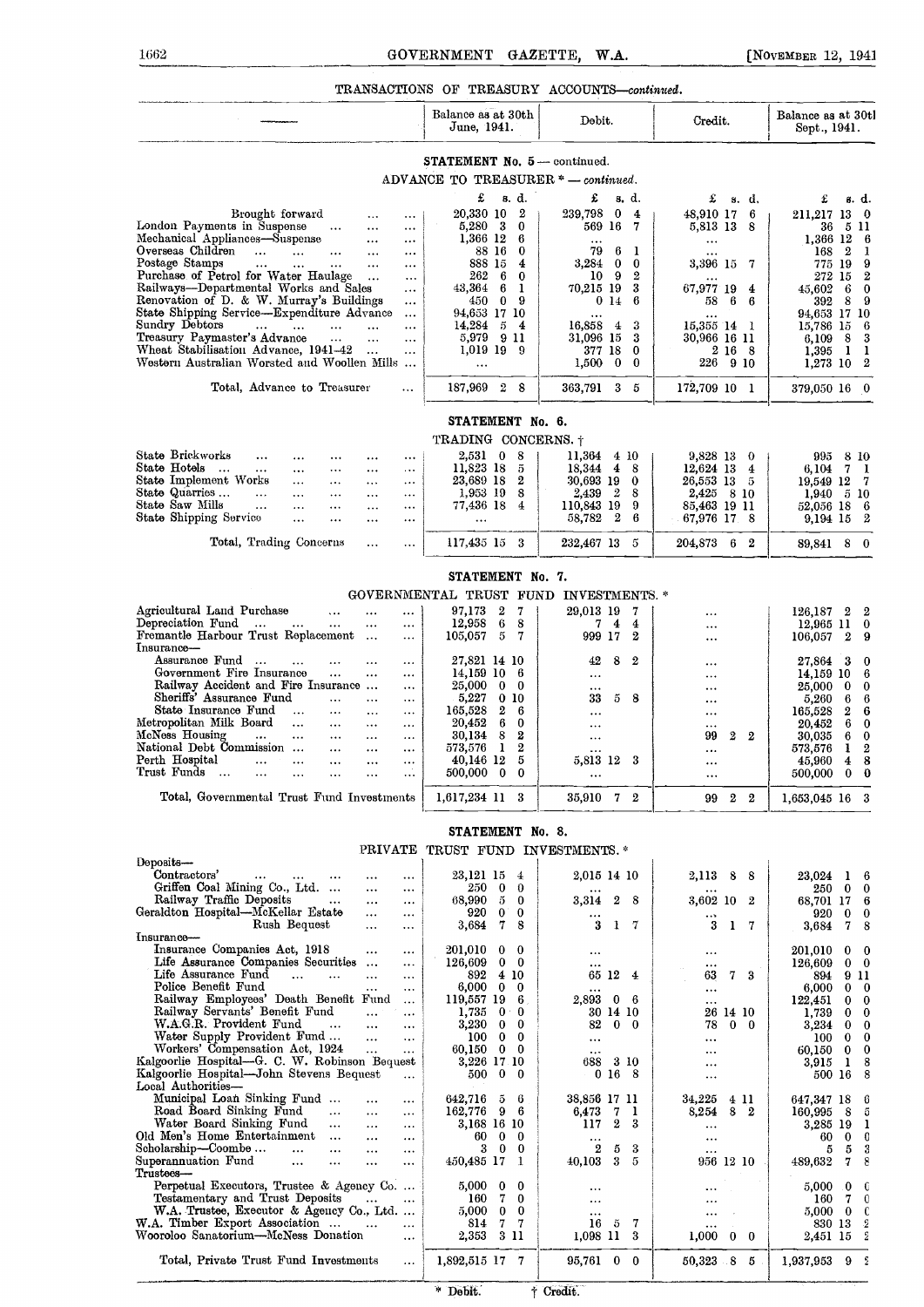### TRUST FUNDS INVESTED.

| Governmental                         |          | $\cdots$ |           |          | $\cdots$ |          |          |          |          |          | £<br>1,653,045 16 | s. d.<br>3 | £          |    | s. d. |
|--------------------------------------|----------|----------|-----------|----------|----------|----------|----------|----------|----------|----------|-------------------|------------|------------|----|-------|
| Private                              |          | $\cdots$ |           | $\cdots$ |          |          |          |          | $\cdots$ |          | 1,937,953         | 9<br>2     | 3,590,999  | 5. | 5     |
| Security for Trust Fund Investment-  |          |          |           |          |          |          |          |          |          |          |                   |            |            |    |       |
| Stock Inscribed at State Treasury    |          |          |           |          | $\cdots$ | $\cdots$ |          |          |          |          |                   |            | 1,433,132  | 2  | 0     |
| Stock Inscribed at Commonwealth Bank |          |          |           |          |          | $\cdots$ |          |          |          | $\cdots$ |                   |            | 212,057    | 6  | З     |
| Stock (Other)                        |          | $\cdots$ | $\cdots$  |          |          |          | $\cdots$ | $\cdots$ |          | $\cdots$ |                   | $\cdots$   | 75,265     | 9  | 3     |
| Savings Bank Current Account         |          |          |           |          |          |          |          |          |          | $\cdots$ | $\cdots$          |            | 173,103    | 8  |       |
| Bank Fixed Deposits                  |          |          | $\ddotsc$ |          |          | $\cdots$ |          |          | $\cdots$ |          |                   |            | 719,364 17 |    | 6     |
| Debentures                           |          | $\cdots$ |           | $\cdots$ |          |          | $\cdots$ |          |          |          |                   |            | 283,075 14 |    |       |
| Titles                               | $\cdots$ |          | $\cdots$  |          |          |          |          |          |          | $\cdots$ |                   |            | 121,424    | 6. |       |
| Trustees Sinking Fund                |          |          |           |          | .        |          | $\cdots$ |          | $\cdots$ |          |                   | $\cdots$   | 573,576    |    | 2     |
|                                      |          |          |           |          |          |          |          |          |          |          |                   |            | £3,590,999 | 5  | 5     |

 $\equiv$ 

=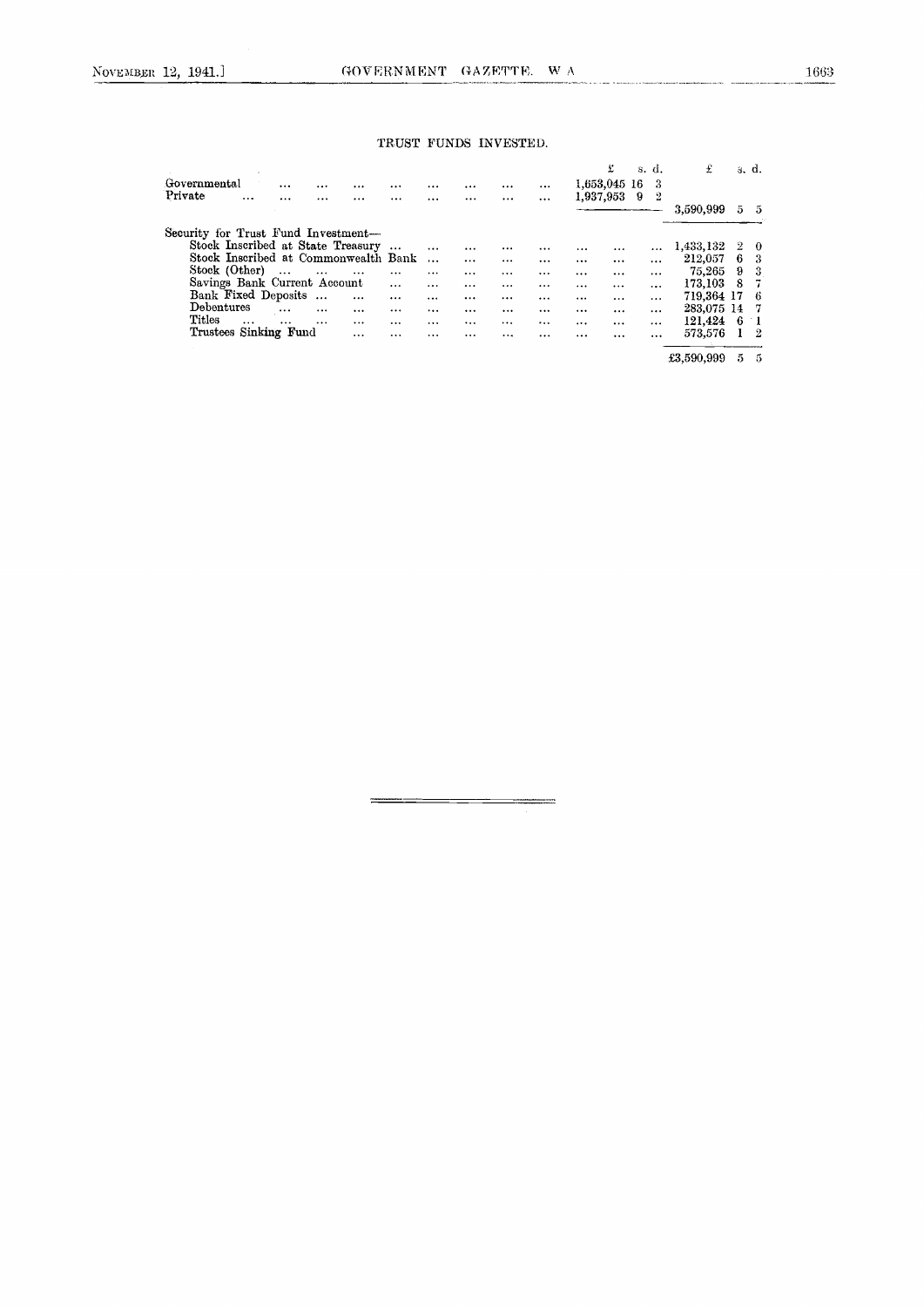| $\ddot{\phantom{a}}$         |
|------------------------------|
|                              |
| i:<br>;                      |
|                              |
|                              |
| <br> <br> <br> <br>          |
|                              |
| <b>BOOK</b><br>$\frac{3}{5}$ |
| $\vdots$                     |
| f<br>l                       |
|                              |
|                              |
| The A                        |

| Invested.<br>2,842 17<br>116,344<br>7,000<br>126,187<br>£200,140 19<br>£57,448 15<br>๑<br>ø<br>$\infty$<br>అ<br>ణ<br>C)<br>ತ<br>In hand<br>Balances<br>å<br>ю<br>681 19<br>146 0<br>73,953 17<br>3,048 11<br>$\vdots$<br>$\vdots$<br>$\vdots$<br>$\vdots$<br>÷<br>$\vdots$<br>$\vdots$<br>$\vdots$<br>$\vdots$<br>÷<br>$\vdots$<br>÷<br>$\vdots$<br>$\Xi$<br>69,966<br>$\vdots$<br>વનરે<br>Credit Balance<br>¢.<br>0.000000000000<br>$\circ$ 2<br>စ ဇာ ဇာ<br>າດ ທ<br>ကေဟ<br>ಕ<br>Overdrawn<br>Amount<br>₩<br>ගඟ<br>$\begin{array}{c} 25 \\ 21 \\ 25 \end{array}$<br>₩<br>$\omega$ $\sim$<br>$\overline{1}$<br>$\mathbf{r}$<br>$\bullet$<br>13,269 14<br>ю<br>$\mathbf{H}$<br>$\vdots$<br>414<br>142,692<br>63,520<br>10,205<br>13,495<br>$\frac{2,872}{2,915}$<br>329<br>29,377<br>$\overline{17}$<br>89<br>1,673<br>1,212<br>754<br>2,211<br>333<br>پې<br>ය<br>∾<br>$\circ$ $-$<br>అ<br>∘<br>မယ<br>r r<br>ශ<br>ᆊ<br>0<br>တေးလ<br>$\mathbf{a}$<br>ထက<br>$\Xi$<br>ರ⊐<br>1,407,516 15<br>4<br>18<br>$\frac{8}{12}$<br>$\frac{1}{2}$<br>13<br>$\mathbf{a}$<br>のい<br>$\circ$<br>$\overline{18}$<br>$\Xi$<br>$\overline{17}$<br>Total.<br>22,746<br>65,960<br>237,252<br>1,114<br>58,264<br>$\frac{17,224}{75,925}$ 13,660<br>26,952<br>69,650<br>70,315<br>7,113<br>322,922<br>8,110<br>160,919<br>169,594<br>14,120<br>2,811<br>5,704<br>25,375<br>19,477<br>8,327<br>3,971<br>વ્ય<br>⇔<br>$\circ \circ \circ$<br>0000000<br>0<br>0<br>∞<br>ಕ<br>Debentures<br>Redeemed.<br>s,<br>$\circ$<br>$\circ$<br>0<br>N<br>$\circ$<br>ာဝဍ္<br>0<br>ᆐ<br>231,294 11<br>$\Gamma$<br>÷<br>÷<br>÷<br>$\vdots$<br>÷<br>4,452<br>999<br>22,000<br>24,100<br>$54,351$<br>$5,650$<br>7,000<br>2,734<br>49,949<br>30,162<br>4,526<br>1,250<br>24,119<br>વન<br>Payments.<br>$\infty$<br><b>1000m400000</b><br>つのートト<br>စ္ပ္က - - -<br>$\Xi$<br>።<br>Interest, etc.<br>ರ<br>Expenses,<br>4<br>698,715 13<br>Survey<br>$\overline{a}$<br>225<br>$\frac{8}{10}$<br>$\frac{8}{2}$<br>r.<br>$\overline{13}$<br>۳<br>$^{2}$<br>$\overline{17}$<br>9 L<br>13<br>$\frac{2}{17}$<br>ຜ1∼<br>A,<br>$\Xi$<br>8,746<br>2,858<br>2,205<br>5,216<br>23,700<br>414<br>58,822<br>237,252<br>61,020<br>25,389<br>60,890<br>10,366<br>2,819<br>3,118<br>$\frac{5,924}{15,601}$<br>10,158<br>26,315<br>1,047<br>2,354<br>$1,407$<br>$1,471$<br>21,411<br>41<br>r<br>ణ అం<br>ᅌ<br>$\circ \circ$<br>00<br>$\circ$<br>$\circ$<br>ᅌ<br>∘<br>∾<br>ᅌ<br>ణ<br>∾<br>0<br>∘<br>∘<br>r<br>Purchase<br>$\circ$<br>477,506 10<br>$\overline{2}$<br>$\circ$<br>øO<br>$\omega$ $\sim$<br>$\bullet$<br>$\circ$<br>ာ ဝ<br>అ<br>$\bullet$<br>$\circ$<br>$\circ$<br>0<br>$\bullet$<br>17<br>$\circ$<br>⇥<br>Money.<br>$\Xi$<br>$\vdots$<br>22,000<br>4,294<br>$4,320$<br>$4,320$<br>$4,313$<br>$8,734$<br>$8,734$<br>7,000<br>3,350<br>700<br>$\frac{54,351}{5,650}$<br>$30,162$<br>16,170<br>$4,452$<br>16,586<br>24,119<br>1,764<br>42,260<br>140,000<br>4,992<br>49,949<br>32,875<br>વનર<br>$\mathbf{r}$<br>$\circ$<br>႕ကေတတတ<br>ం<br>ю<br>$\mathbf{r}$<br>0<br>$\rightarrow \infty$<br>ಕ ಇ<br>$\mathbf{a}$<br>4<br>$\bullet$<br>∞<br>$\Box$<br>1,464,965 10 11<br>$\sim$ 0<br>$\overline{16}$<br>က္ခ<br>$\approx$<br>တောက<br>14<br>$\overline{19}$<br>0<br>⇥<br>$\mathbf{H}$<br>$\Box$<br>$\mathbf{a}$<br>$\overline{14}$<br>$\mathbf{L}$<br>$\frac{14}{5}$<br>$\mathbf{r}$<br>$\overline{1}$<br>$\Box$<br>Total.<br>307,218<br>52,691<br>439,948<br><b>888</b><br>$\begin{array}{c} 2.399 \\ 5.899 \\ 97,398 \\ 48,059 \end{array}$ |
|------------------------------------------------------------------------------------------------------------------------------------------------------------------------------------------------------------------------------------------------------------------------------------------------------------------------------------------------------------------------------------------------------------------------------------------------------------------------------------------------------------------------------------------------------------------------------------------------------------------------------------------------------------------------------------------------------------------------------------------------------------------------------------------------------------------------------------------------------------------------------------------------------------------------------------------------------------------------------------------------------------------------------------------------------------------------------------------------------------------------------------------------------------------------------------------------------------------------------------------------------------------------------------------------------------------------------------------------------------------------------------------------------------------------------------------------------------------------------------------------------------------------------------------------------------------------------------------------------------------------------------------------------------------------------------------------------------------------------------------------------------------------------------------------------------------------------------------------------------------------------------------------------------------------------------------------------------------------------------------------------------------------------------------------------------------------------------------------------------------------------------------------------------------------------------------------------------------------------------------------------------------------------------------------------------------------------------------------------------------------------------------------------------------------------------------------------------------------------------------------------------------------------------------------------------------------------------------------------------------------------------------------------------------------------------------------------------------------------------------------------------------------------------------------------------------------------------------------------------------------------------------------------------------------------------------------------------------------------------------------------------------------------------------------------------------------------------------------------------------------------------------------------------------------------------------------------------------------------------------------------------------------------------------------------------------------------------------------------------------------------------------------------------------------------------------------------------------------------|
|                                                                                                                                                                                                                                                                                                                                                                                                                                                                                                                                                                                                                                                                                                                                                                                                                                                                                                                                                                                                                                                                                                                                                                                                                                                                                                                                                                                                                                                                                                                                                                                                                                                                                                                                                                                                                                                                                                                                                                                                                                                                                                                                                                                                                                                                                                                                                                                                                                                                                                                                                                                                                                                                                                                                                                                                                                                                                                                                                                                                                                                                                                                                                                                                                                                                                                                                                                                                                                                                              |
|                                                                                                                                                                                                                                                                                                                                                                                                                                                                                                                                                                                                                                                                                                                                                                                                                                                                                                                                                                                                                                                                                                                                                                                                                                                                                                                                                                                                                                                                                                                                                                                                                                                                                                                                                                                                                                                                                                                                                                                                                                                                                                                                                                                                                                                                                                                                                                                                                                                                                                                                                                                                                                                                                                                                                                                                                                                                                                                                                                                                                                                                                                                                                                                                                                                                                                                                                                                                                                                                              |
|                                                                                                                                                                                                                                                                                                                                                                                                                                                                                                                                                                                                                                                                                                                                                                                                                                                                                                                                                                                                                                                                                                                                                                                                                                                                                                                                                                                                                                                                                                                                                                                                                                                                                                                                                                                                                                                                                                                                                                                                                                                                                                                                                                                                                                                                                                                                                                                                                                                                                                                                                                                                                                                                                                                                                                                                                                                                                                                                                                                                                                                                                                                                                                                                                                                                                                                                                                                                                                                                              |

 $\bar{1}664$ 

### GOVERNMENT GAZETTE, W.A.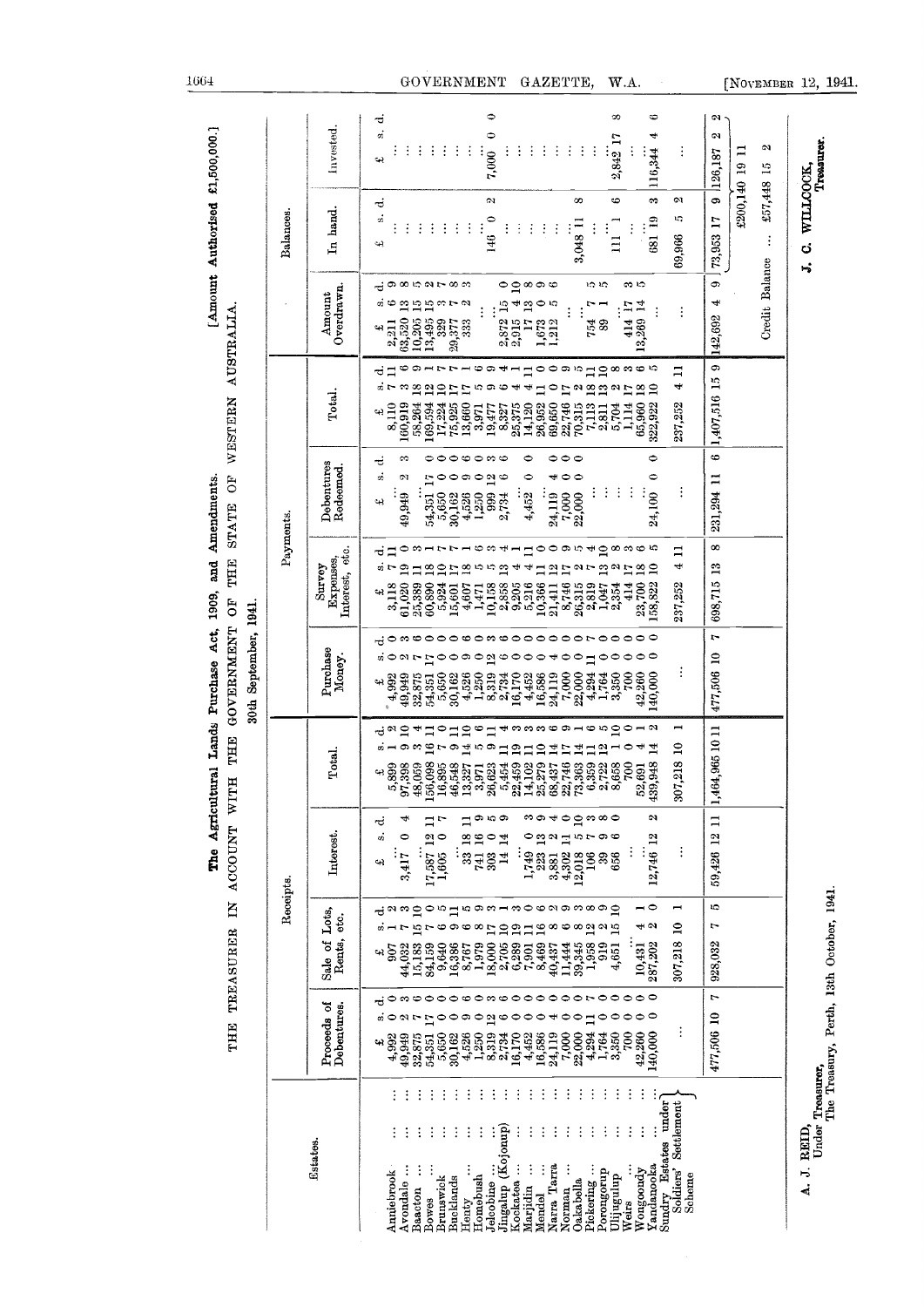$\frac{1}{2}$ 

# THE GENERAL LOAN FUND.

# $SUMMARY$

OF

# RECEIPTS AND EXPENDITURE FOR THREE MONTHS ENDED 30TH SEPTEMBER, 1941.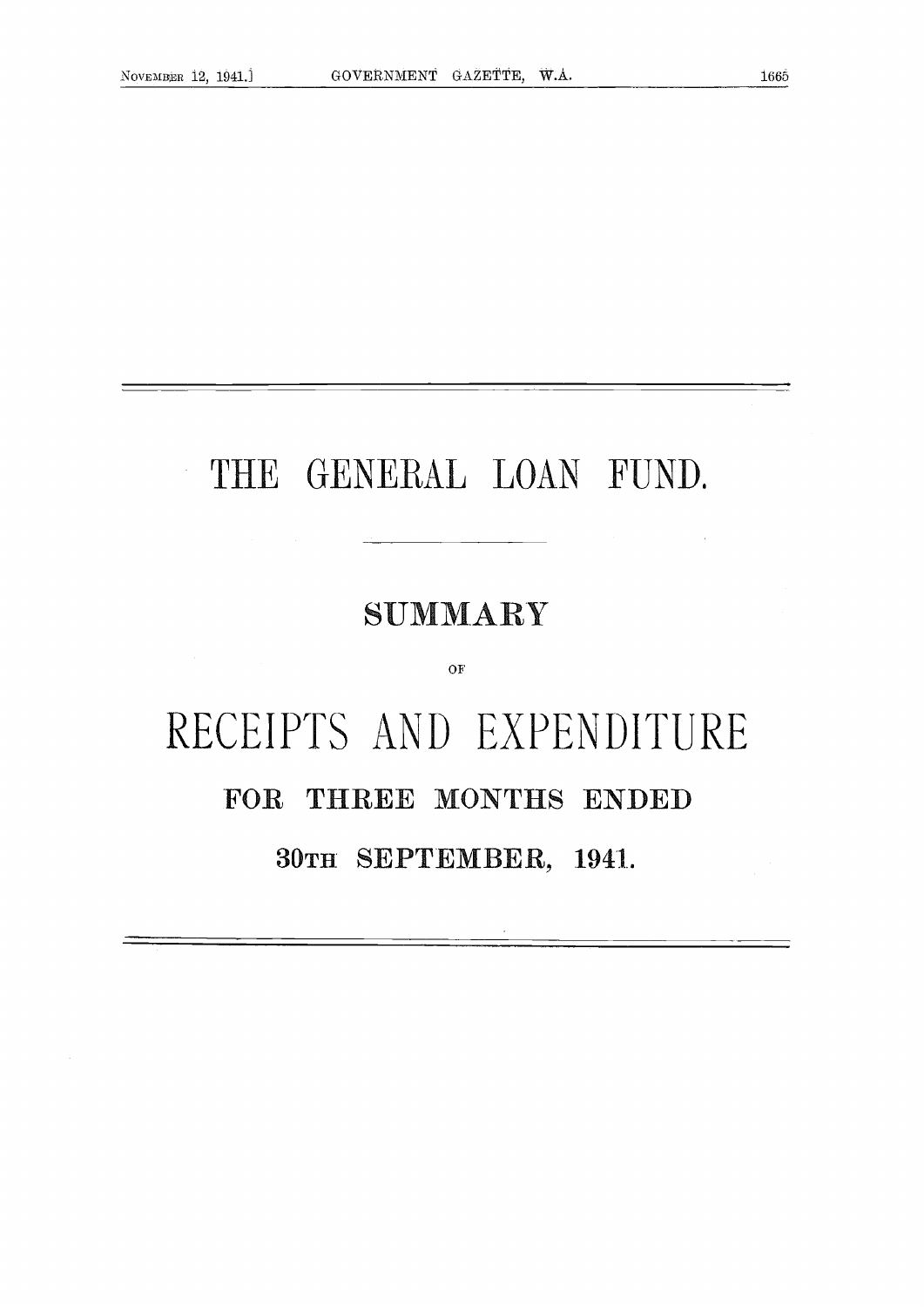| The General Loan Fund (60 Vict. No. 29) –Summary of                                                    | Receipts.                         |                                   |                                     |                                   | RECEIPTS and EXPENDITURE for the Three Months ended 30th September, 1941.<br>$\emph{Expenditive}.$<br>The Treasurer in Account current with the Government of the State of Western Australia.                              |                                                                                              |                                           |
|--------------------------------------------------------------------------------------------------------|-----------------------------------|-----------------------------------|-------------------------------------|-----------------------------------|----------------------------------------------------------------------------------------------------------------------------------------------------------------------------------------------------------------------------|----------------------------------------------------------------------------------------------|-------------------------------------------|
|                                                                                                        | Nominal                           |                                   | Net Proceeds Available.             |                                   |                                                                                                                                                                                                                            |                                                                                              |                                           |
|                                                                                                        | Amount of<br>Debt.                | Discounts,<br>Expenses,<br>etc.   | For Redemptions<br>and Conversions. | For Works and<br>Services.        | Works and Services.                                                                                                                                                                                                        | Amount.                                                                                      | Total.                                    |
| $\vdots$<br>$\vdots$<br>$\vdots$<br>To Balance brought forward                                         | ಕ<br>$\vec{a}$<br>$\vdots$<br>વ્ય | $\vec{v}$<br>si.<br>$\vdots$<br>پ | $\vec{c}$<br>o.<br>$\vdots$<br>બ    | ನ ದ<br>ဟံ ဘ<br>905,582<br>બ       | $\vdots$<br>$\vdots$<br>Administration.<br>$\vdots$<br>$\vdots$<br>Departmental                                                                                                                                            | ಕ<br>á<br>$\vdots$<br>Щ                                                                      | $\vec{c}$ ಅ<br>$\frac{1}{22,190}$ 19<br>બ |
| To Proceeds of Loans, etc.-                                                                            |                                   |                                   |                                     |                                   | Additions and Improvements to Opened<br>Railways, etc.                                                                                                                                                                     |                                                                                              |                                           |
| Australian Consolidated Inscribed Stock.                                                               |                                   |                                   |                                     |                                   | $\ddot{\cdot}$<br>Electric Power Station, East Perth<br>Railways                                                                                                                                                           | *****<br>20 m 10 m<br>20 m<br>3,131<br>3,846<br>3,377<br>1,115                               |                                           |
| $\vdots$<br>$\vdots$<br>Raised by the Commonwealth :<br>APRIL, 1941, LOAN (£700,000)                   | 0<br>$\bullet$<br>$(a)$ 125,000   | $\vdots$                          | $\vdots$                            | $\bullet$<br>0<br>125,000         | $\mathcal{L}^{\text{eff}}$<br>$\vdots$<br>Rolling Stock<br>Perth Electric Tramways                                                                                                                                         |                                                                                              | ٣<br>10,461 10                            |
| $\vdots$<br>$\vdots$<br>$\vdots$<br>$\vdots$<br>Raised by the State:<br>Counter Sales                  | $\bullet$<br>$\bullet$<br>1,000   | $\vdots$                          | $\vdots$                            | $\bullet$<br>$\circ$<br>1,000     | Additions and Improvements to Jetties,<br>Harbour and River Improvements.                                                                                                                                                  |                                                                                              |                                           |
| Commonwealth Instalment Stock (under Savings<br>$\vdots$<br>$\vdots$<br>$\vdots$<br>Bank Transfer Act) | $\bullet$<br>0<br>56,000          | $\vdots$                          | $\vdots$                            | 0<br>$\bullet$<br>56,000          | $\vdots$<br>$\vdots$<br>$\vdots$<br>$\vdots$<br>Fremantle Harbour Works<br>$\vdots$<br>Bunbury Harbour Works<br>etc., in North-West                                                                                        | 5 ణ అం<br>1,582 14<br>$\frac{7}{16}$<br>₩<br>$\bullet$<br>17,916                             |                                           |
|                                                                                                        | 0<br>۰<br>182,000                 | $\vdots$                          | $\vdots$                            | $\bullet$<br>$\bullet$<br>182,000 | Improvements to Harbours and Rivers                                                                                                                                                                                        | ٠                                                                                            | $\infty$<br>19,504                        |
| Less (a) Portion April, 1941, Loan included in Debt at 30th June, $1941$                               | $\bullet$<br>$\bullet$<br>125,000 |                                   |                                     |                                   |                                                                                                                                                                                                                            |                                                                                              |                                           |
| New Debt, 1st July, 1941, to 30th Sept., 1941                                                          | $\bullet$<br>$\bullet$<br>57,000  |                                   |                                     |                                   | $\vdots$<br><i>Water Supply and Sewerage.</i><br>Water Supply for Towns generally<br>Sewerage for Perth and Fremantle                                                                                                      | 4,030 13<br>20,005                                                                           |                                           |
| $\vdots$<br>$\vdots$<br>$\vdots$<br><b>LOAN REPAYMENTS</b>                                             | $\vdots$                          | $\ddot{\cdot}$                    | $\vdots$                            | $\frac{3}{2}$<br>33,074           | $\vdots$<br>$\vdots$<br>Water Supply, Agricultural Districts, etc.<br>$\vdots$<br>Metropolitan Water Supply<br>Goldfields Water Supply                                                                                     | ೲ ಈ ಈ ᢁ ◎<br>$\mathbf{r}$<br>$\frac{3}{2}$<br>3,553<br>22,692<br>40,728                      | යා<br>∞<br>91,010                         |
|                                                                                                        |                                   |                                   |                                     |                                   | Development of Goldfields and Mineral<br>Resources.<br><b>Eastern Goldfields</b>                                                                                                                                           |                                                                                              |                                           |
|                                                                                                        |                                   |                                   |                                     |                                   | $\vdots$<br>$\vdots$<br>÷<br>Hassell Southerles<br>Murchison and Peak Hill Goldfields<br>$\vdots$<br>$\vdots$<br>Development of Mining                                                                                     | $\frac{5}{2}$ $\frac{4}{4}$<br>$\frac{50}{2}$<br>⇔ ⇔<br>5,021                                | 5,024 18 11                               |
|                                                                                                        |                                   |                                   |                                     |                                   | $\vdots$<br>$\vdots$<br>Assistance to Settlers, Industries, etc.<br>$\vdots$<br>Pine Planting and Purchase of Land<br>Development of Agriculture, etc.<br>College of Agriculture<br>$\vdots$<br>Development of Agriculture | $\circ$<br>$\mathbf{I}$<br>$\frac{3}{2}$<br>යා<br>ᆊ<br>14,149<br>$\frac{5,034}{11,961}$<br>⋥ | œ<br>31.186                               |

 $\frac{1666}{1}$ 

# GOVERNMENT GAZETTE, W.A. (NOVEMBER 12, 1941.